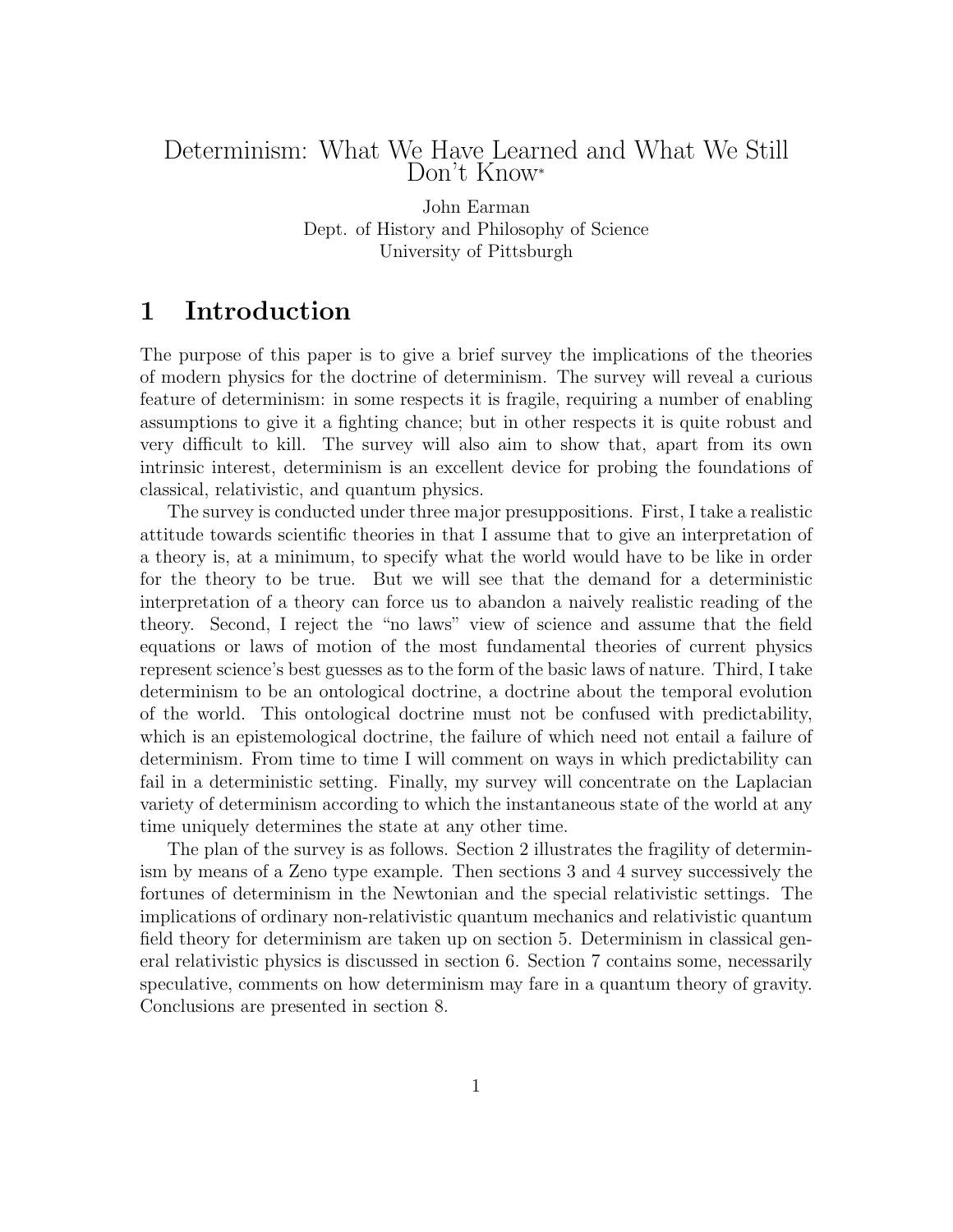# 2 Zeno's revenge: an illustration of the fragility of determinism

Suppose that the world is populated with billiard balls. And suppose that the laws of motion for this world consist precisely of the specifications that when two balls collide they obey the standard laws of elastic impact and that between collisions they move uniformly and rectilinearly. And finally suppose that atomism is false so that billiard balls of arbitrarily small size can exist. Then à la Zeno we can string a countably infinite number of unit mass billiard balls in the unit interval. Assume that at  $t = t^*$ all the balls in this infinity are at rest and that coming from the right is a cue ball of unit mass moving with unit speed (see Fig. 1a). In a unit amount of time an infinite number of binary collisions take place, at the end of which each ball is at rest in the original position of its left successor in the series (see Fig. 1b).<sup>1</sup> The time reverse of this process has all the balls initially at rest. Then suddenly a ripple goes through the string, and the cue ball is ejected to the right. Futuristic Laplacian determinism is violated since it is consistent with the laws of elastic impact that the string does not self-excite but remains quiescent for all time (see Laraudogoitia  $(1996)$ ).<sup>2</sup>

I see no non-ad hoc way to save determinism in this setting. If we cherish determinism we can only thank the Creator that he did not place us in a world where atomism is false and where Zeno can have his revenge.

#### 3 Determinism in Newtonian physics

One theme that will be sounded again and again in this section is that classical spacetimes provide unfriendly and even hostile environments for determinism. A related theme is that determinism in classical physics is inextricably linked to basic philosophical issues about the nature of space, time, and motion. To illustrate the latter theme I assert that Laplacian determinism implies that it cannot be the case that both (i) space is "absolute" in the sense that it is a "container" for bodies (e.g. shifting all the bodies in the universe one mile to the east results in a new state distinct from the original state), and (ii) all motion is the relative motion of bodies. The argument is simple. Assumption (ii) implies that only relative particle quantities, such as relative particle positions, relative particle velocities, relative particle accelerations, etc., and not absolute position, velocity, acceleration, etc. are well-defined quantities. The appropriate classical spacetime setting that supports this conception of motion has three elements: planes of absolute simultaneity, which reflect the observer-independent nature of co-existence; a metric (assumed to be  $\mathbb{E}^3$ ) on the instantaneous three-spaces, which measures the spatial distance between simultaneous events; and a time metric, which measures the lapse of time between non-simultaneous events.<sup>3</sup> But if (i) is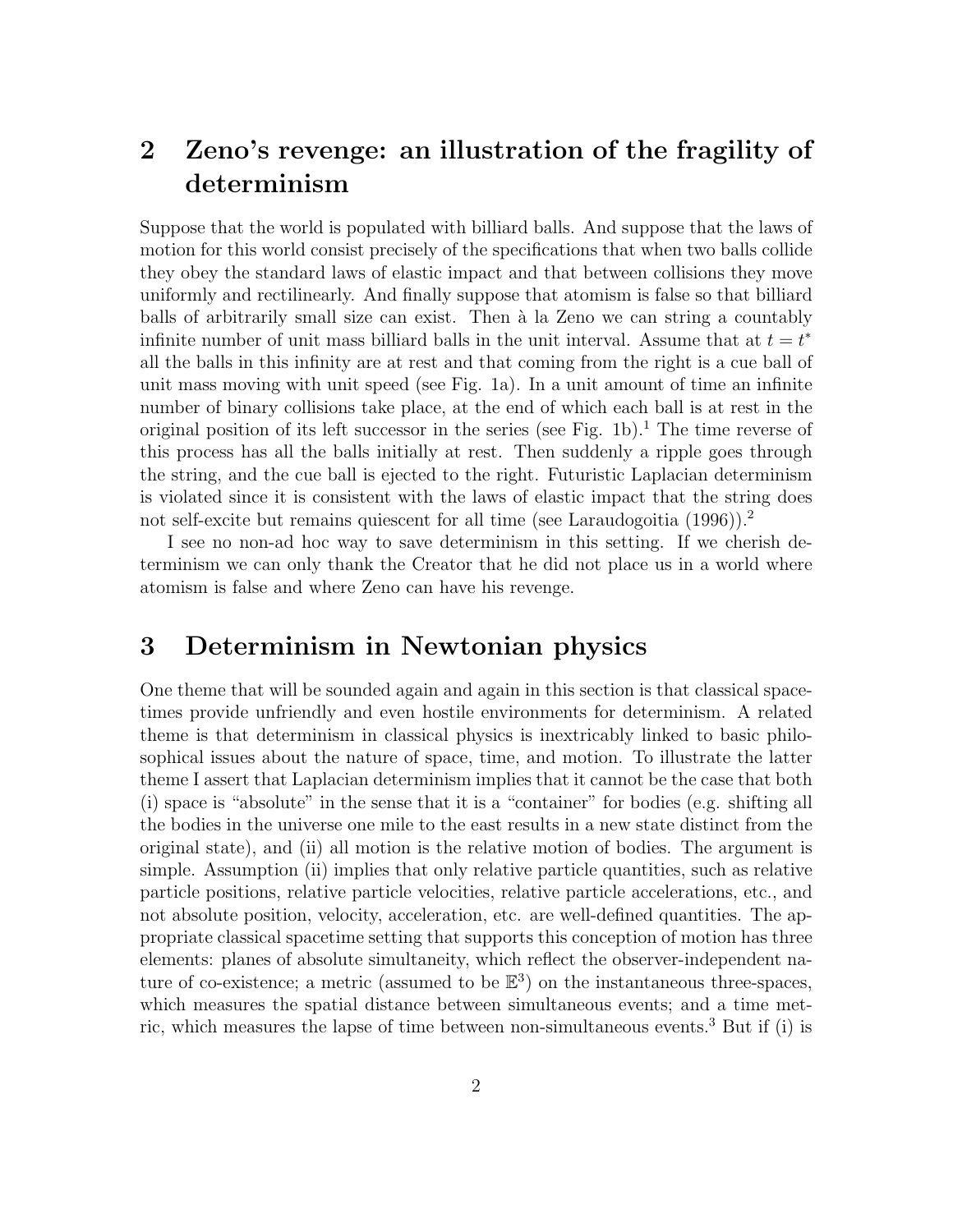maintained in this spacetime setting, not even a weakened form of Laplacian determinism can hold for particle motions. In coordinates adapted in the natural way to the spacetime structure, the symmetries of the spacetime have the form

$$
\mathbf{x} \rightarrow \mathbf{x}' = \mathbf{R}(t)\mathbf{x} + \mathbf{a}(t) \tag{1a}
$$

$$
t \rightarrow t' = t + const
$$
 (1b)

where  $\mathbf{R}(t)$  is a time dependent orthogonal matrix and  $\mathbf{a}(t)$  is an arbitrary smooth function of time. We can choose  $\mathbf{a}(t)$  and  $\mathbf{R}(t)$  such that  $\mathbf{a}(t) = 0 = \mathbf{R}(t)$  for  $t \leq t^*$ but  $\mathbf{a}(t) \neq 0$  or  $\mathbf{R}(t) \neq 0$  for  $t > t^*$ . Since a symmetry of the spacetime should be a symmetry of the laws of motion, the image under (1) of a solution of the equations of motion should also be a solution. But for the chosen forms of  $a(t)$  and  $R(t)$  the two solutions will agree for all  $t \leq t^*$  but will disagree for  $t > t^*$  since the two solutions (as indicated by the solid and the dashed world lines of Fig. 2) entail different future positions for the particles in the container space.

To save determinism one can reject (i) and claim that the alleged violation of determinism is spurious on the grounds that once the container view of space is rejected there is no temptation to see the dashed and solid lines of Fig. 3 as different future histories rather than as different representations of the same history. To make good on this point of view it would have to shown how to concoct deterministic and empirically adequate equations of motion that are formulated entirely in terms of relative particle quantities. As the history of mechanics shows, this is not an easy row to hoe. But that is a story I don't have time to recount here.

The alternative way to save determinism is to reject (ii) and beef up the structure of the spacetime by adding, say, inertial structure to make well-defined quantities like absolute acceleration. This additional structure linearizes the transformations (1) to

$$
\mathbf{x} \rightarrow \mathbf{x}' = \mathbf{R}\mathbf{x} + \mathbf{v}t + \mathbf{c}
$$
 (2a)

$$
t \rightarrow t' = t + const \tag{2b}
$$

where  $\bf{R}$  is now a constant orthogonal matrix and  $\bf{v}$  and  $\bf{c}$  are constants. The transformations (2) are, of course, the familiar Galilean transformations. In this spacetime setting (aka neo-Newtonian spacetime) the above construction that undermines Laplacian determinism doesn't work since if a transformation from (2) is the identity map for all  $t \leq t^*$  it is the identity map for all time.

However, in neo-Newtonian spacetime other threats to determinism arise. Consider Newtonian gravitational theory written as a field theory. The gravitational potential  $\varphi$  is governed by the Poisson equation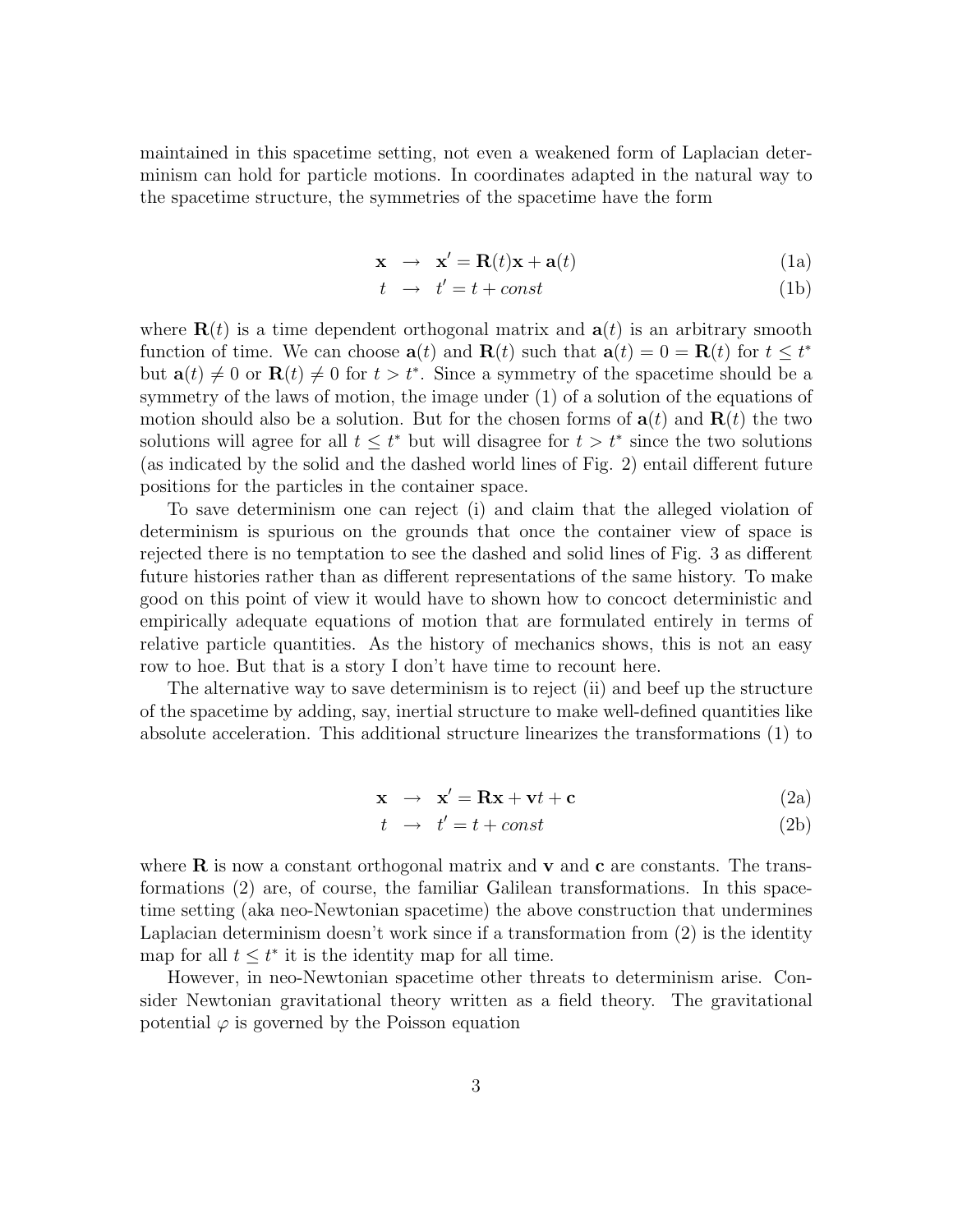$$
\nabla^2 \varphi = 4\pi \rho \tag{3}
$$

where  $\rho$  is the mass density. The gravitational force acting on a massive test body moving in the Newtonian gravitational field is proportional to  $-\nabla\varphi$ . Even the weakest form of Laplacian determinism fails because if  $\varphi$  is a solution to (3), then so is  $\varphi' = \varphi + f$ , where  $f(\mathbf{x}, t)$  is any function linear in **x**. By choosing  $f(\mathbf{x}, t)$  to be 0 for all  $t \leq t^*$  but different from 0 for for  $t > t^*$  we produce solutions for which the test body feels exactly the same gravitational force and has exactly the same motion in the past but feels different forces and, hence, executes different motions in the future. The non-deterministic solutions can be killed by excluding the homogeneous solutions to (3). This exclusion amounts to a declaration that the Newtonian gravitational field has no degrees of freedom of its own and is only an auxiliary device for describing direct particle interactions. Let us then turn to the pure particle description of Newtonian gravitation.

Consider a finite number of point mass particles interacting via Newton's  $1/r^2$ force law. Let's simply ignore problems about collision singularities by focusing on solutions that are collision free. Nevertheless, after many decades of work, it has been established that non-collision singularities can occur; that is, drawing on the infinitely deep  $1/r$  potential well, the particles can accelerate themselves off to spatial infinity in a finite amount of time (see Xia (1992)). The time reverse of such a process is an example of "space invaders," particles appearing from spatial infinity without any prior warning. To put it crudely, you can't hope to have Laplacian determinism for open systems, and for the type of interaction under discussion, the entire universe is an open system.

To save determinism from this threat three tacks can be taken. The first, and least interesting, is to impose boundary conditions at spatial infinity to rule out space invaders. This smacks of making determinism true by making a postulate of wishful thinking. The second is to maintain the idealization of point mass particles while adding to Newton's  $1/r^2$  attractive force a short-range repulsive force which doesn't affect predictions for particles with large spatial separations but which is such that the total potential well is no longer infinitely deep. One would then have to show that the combined force law gives rise to a well-posed Laplacian initial value problem. I am not aware of any results to this effect, but I see no in-principle obstacles to achieving them. The third alternative is to move from point mass particles to particle with a finite radius and to postulate that when two particles collide they obey, say, the laws of elastic impact. Even if it is assumed that atomism is true in a form that excludes the Zeno examples of section 1, this tack can run aground on at least two shoals. (a) If triple collisions occur the result is generally underdetermined since there will be more unknowns than there are governing equations. (b) Even if attention is restricted to binary collisions the uniqueness of solutions can fail if an infinite number of particles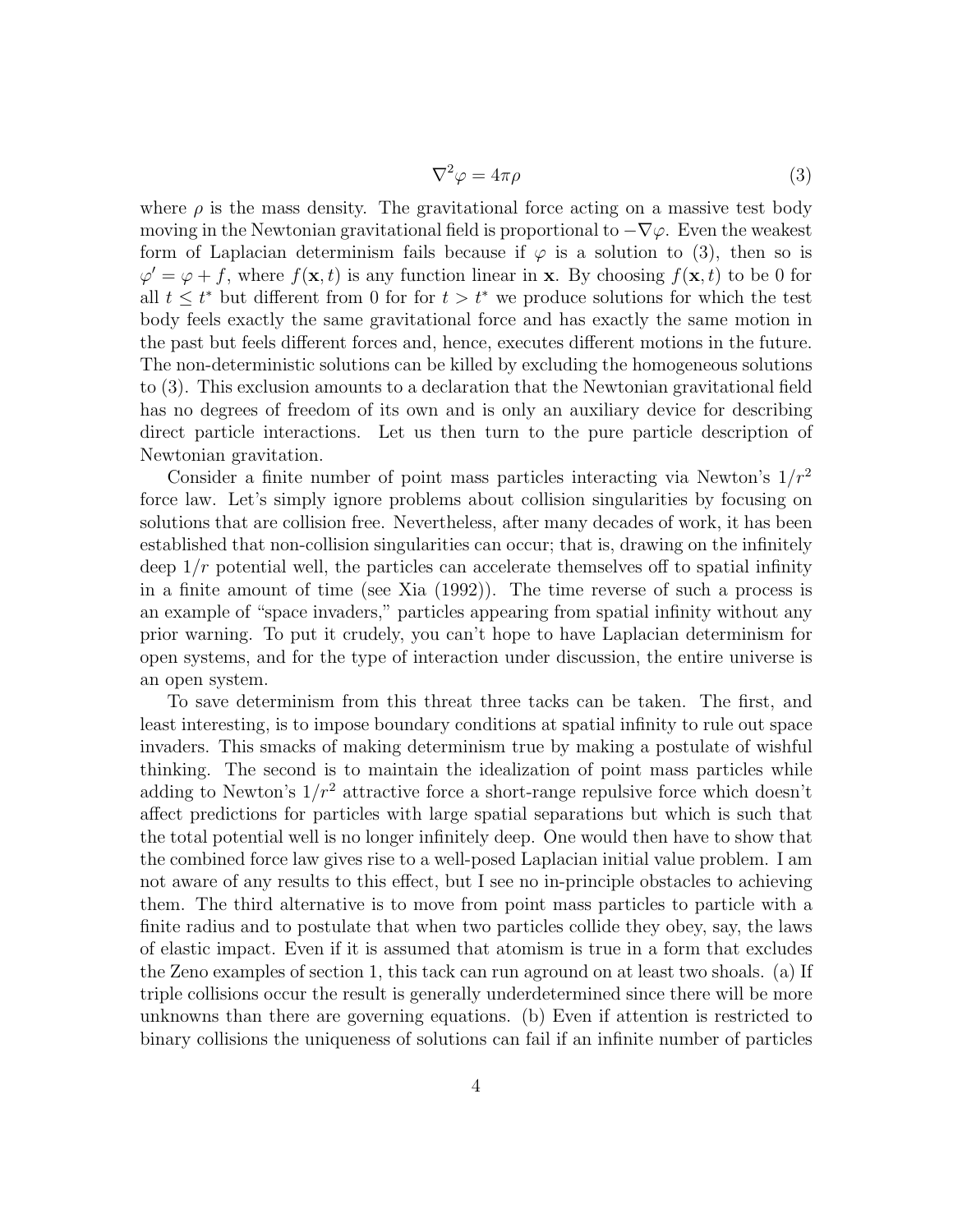are present in the universe. Turn off the gravitational interactions of the particles and suppose that they interact only upon contact. Lanford  $(1974)$  constructed a solution<sup>4</sup> in which all the particles are at rest for all  $t \leq t^*$  but for any  $t > t^*$  all but a finite number of particles are in motion. Thus, the equations of motion don't determine whether a quiescent past is to be extended into the future by a "normal" solution in which the particles continue to be quiescent or by an "abnormal" solution in which the particles appear to self-excite. Determinism can be saved either by banning infinities of particles or by imposing boundary conditions at infinity which prevent a too rapid increase in the velocities of particles as one goes out to infinity. Either move smacks of making the world safe for determinism by fiat. A more interesting saving move would be to show that analogues to Lanford's solution cannot be constructed if elastic collisions are replaced by a smooth short range repulsive force. I am not aware of any results to this effect.

Let us now leave particles to consider pure field theories. A familiar field equation in Newtonian physics is the Fourier heat equation

$$
\nabla^2 \Phi = \kappa \frac{\partial \Phi}{\partial t} \tag{4}
$$

where  $\kappa$  is the coefficient of heat conduction. That (4) fails to be invariant under the Galilean transformations (2) is no cause for concern since the Φ-field is supposed to a property of a medium, and this medium picks out a distinguished rest frame. What is of concern is that disturbances in the Φ-field are propagated infinitely fast. As a result, (4) admits smooth solutions  $\Phi^*$  with the by now familiar determinism wrecking property that  $\Phi^* = 0$  for all  $t \leq t^*$  but is non-zero for  $t > t^*$ –the field theoretic version of space invading particles. Because of the linearity of (4), if  $\Phi$  is a solution, so is  $\Phi + \Phi^*$ . Once again determinism can be saved by pairing down the set of solutions by imposing boundary conditions at infinity. Perhaps a more interesting move is to declare that heat is nothing but the kinetic energy of molecules and, thus, that the indeterminism in (4) is not disturbing since (4) is not a fundamental law. The fate of determinism then reverts to properties of the fundamental laws, which are taken to be the laws governing particle motion. Even if one is inclined to follow this line, it should not be allowed to disguise the disturbing point that the Newtonian setting is inimical to deterministic field laws. The natural language for formulating laws governing field quantities is that of partial differential equations. But the type of pde that admits existence and uniqueness for a Laplacian initial value problem are of the hyperbolic type, and hyperbolic pdes require a null cone structure for spacetime that exists naturally in the relativistic setting but can only be artificially introduced in the Newtonian setting.

Although it is outside of my main focus, I will close this section with a few comments on epistemological matters. Ontological determinism is compatible with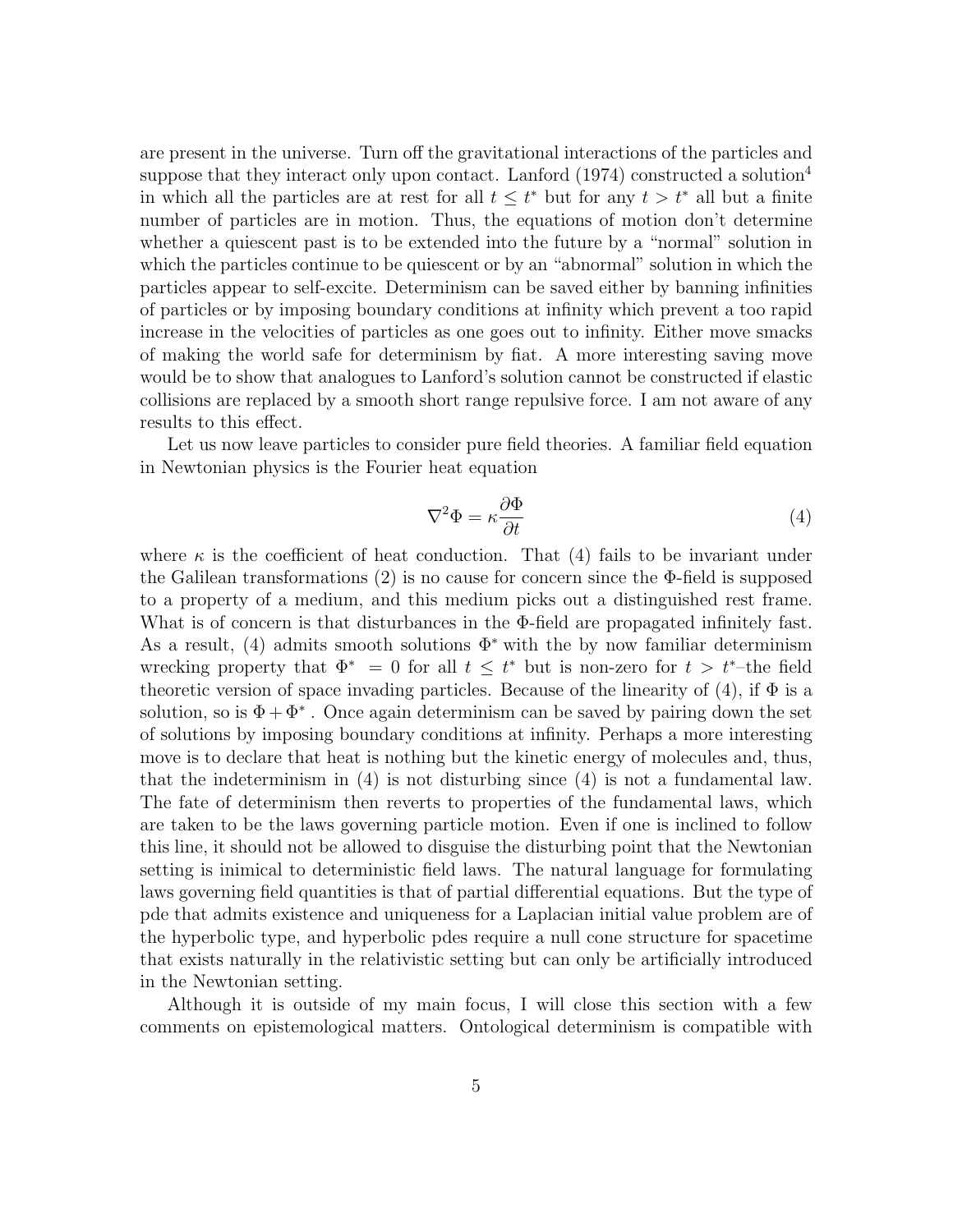sensitive dependence on initial conditions. When measurement procedures for ascertaining the values of state variables are not error free–as would seem to be the case for any actual measurement–sensitive dependence on initial conditions means that the link between determinism and prediction is weakened and even broken. Furthermore, a strong form of sensitive dependence on initial conditions (positive Liapunov components) plus the compactness of phase space implies "chaos" in the form of higher order ergodic properties, such as the Bernoulli property (see Belot and Earman (1997)), which means that on a macroscopic scale a deterministic system can behave in a seemingly random and stochastic fashion. This raises the issue of whether and how critters such as us can be justified in believing that the stochastic behavior we are observing is due to indeterminism in the form of an irreducibly stochatic element or to deterministic chaos (see Suppes (1993)).

#### 4 Determinism in special relativistic classical physics

The prospects for determinism brighten considerably when we leave classical spacetimes for Minkowski spacetime, the spacetime setting for special relativistic theories. The combination of the null cone structure for Minkowski spacetime plus the prohibition of superluminal propagation kills space invaders and solves in a non ad hoc way the open systems problem. Fudge free examples of Laplacian determinism–no boundary conditions at infinity needed–are now possible. Indeed, physicists are so convinced that Laplacian determinism is the norm in this setting that they sometimes use it to draw a distinction between fundamental and non-fundamental fields. A "fundamental field" (such as the source-free electromagnetic field and the scalar Klein-Gordon field) is one whose field equations (respectively, the source-free Maxwell equations and the massive Klein-Gordon equations) have a Laplacian initial value problem that admits global existence and uniqueness proofs: given the appropriate initial data on a Cauchy surface (a spacelike hypersurface which intersects each timelike curve without end point) there exists one and only one global solution (i.e. a solution valid for all of Minkowski spacetime) whose restriction to the chosen Cauchy surface agrees with the given initial data. The failure of field equations to admit even local existence and uniqueness proofs is taken as an indication of an incompleteness of description. The failure of global existence and uniqueness–say, because the solutions develop singularities after a finite amount of time–is taken as an indication of an illicit idealization of description.

A feel for why the relativistic setting is friendlier to Laplacian determinism than the Newtonian setting can be gained by introducing the notion of the domain of dependence  $D(\Sigma)$  of some subset  $\Sigma \subset M$  of points  $\Sigma$  of the spacetime manifold M. The future (respectively, past) domain of dependence  $D^+(\Sigma)$  (respectively,  $D^-(\Sigma)$ ) is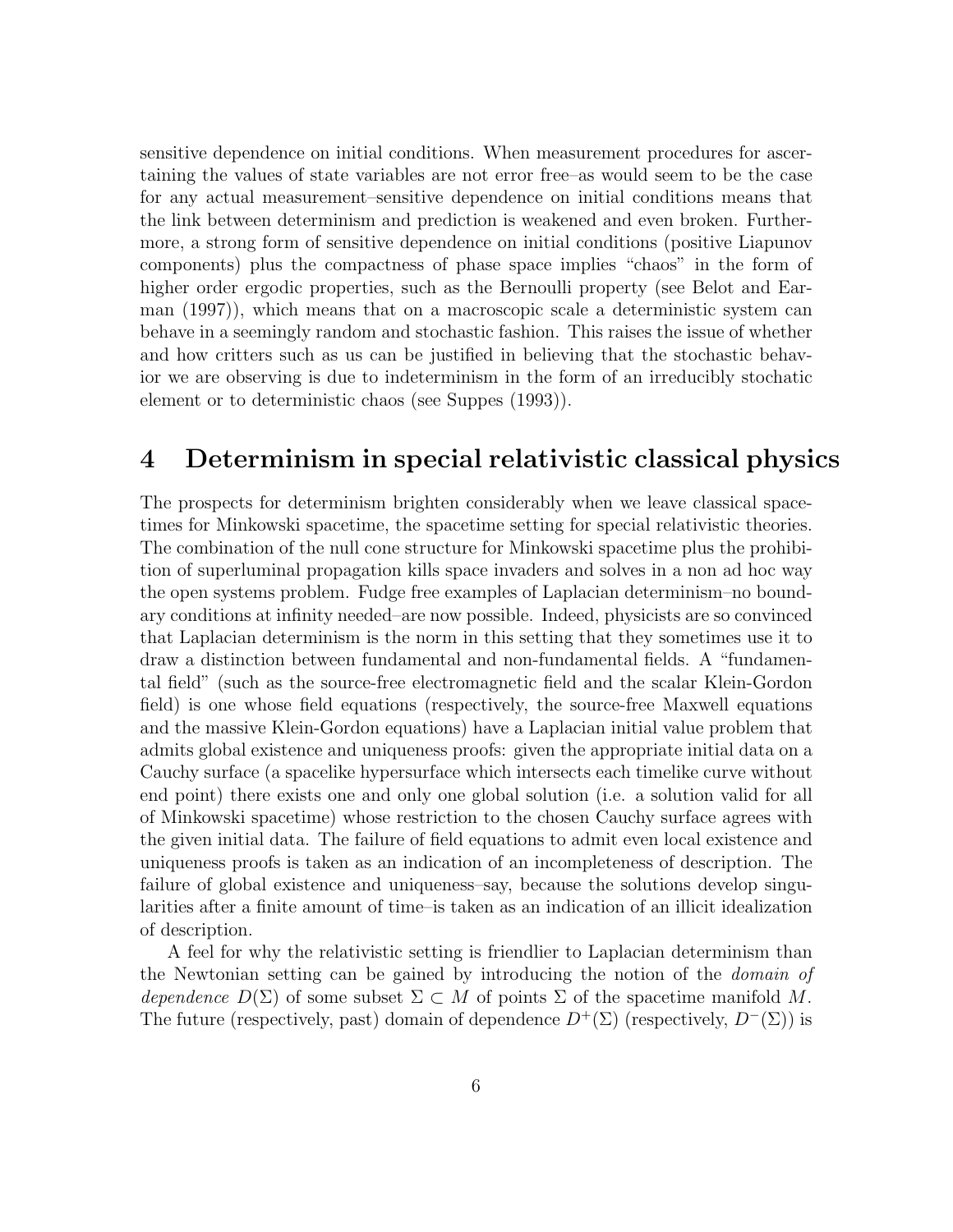defined as the set of all  $p \in M$  such that every past (respectively, future) inextendible causal curve through p intersects  $\Sigma$ . The total domain of dependence  $D(\Sigma)$  of  $\Sigma$ is then defined as  $D^+(\Sigma) \cup D^-(\Sigma)$ . The idea is that, if the laws of physics are cooperative, the state on  $\Sigma$  suffices to fix the state throughout  $D(\Sigma)$ ; but for a point  $q \notin D(\Sigma)$  it is hopeless to try to determine the state at q from the state on  $\Sigma$ since events at  $q$  can be influenced by a causal process that does not register on Σ. Using D(Σ) we can give a general definition of a Cauchy surface that applies to general relativistic spacetimes (to be discussed in section 6) as well as to Minkowski spacetime and also–with suitable allowances–to classical spacetimes: it is a global time slice  $\Sigma$  (i.e. a spacelike hypersurface without edges) such that  $\Sigma$  is achronal (i.e. is not intersected more than once by any future directed timelike curve) and such that  $D(\Sigma)$  is the entire spacetime M. The  $t = const$  level surfaces of any inertial time t for Minkowski spacetime are, of course, Cauchy surfaces. But the level surfaces of absolute simultaneity of Newtonian spacetime are *not* Cauchy (see Fig. 3); indeed, in this case  $D(\Sigma) = \Sigma$  for  $\Sigma$  as  $t = const.$ 

If determinism fares better in Minkowski spacetime, prediction certainly does not. The basic problem is that the very null cone structure that helps to make the special relativistic setting friendly to determinism makes it impossible to acquire the information needed for a prediction prior to the occurrence of the events to be predicted. To make this precise a few additional definitions are needed. Define the causal (respectively, *chronological past*) of a point  $p \in M$ ,  $J^-(p)$  (respectively,  $I^-(p)$ ) to be the set of all  $q \in M$  such that there is a future directed causal (respectively, timelike) curve from q to p. Then for a point  $p \in M$  take the *domain of prediction*  $P(p)$  of p to be the set of all  $q \in M$  such that (i) every past inextendible causal curve through q enters  $J^-(p)$ , and (ii)  $I^-(q) \nsubseteq I^-(p)$ .<sup>5</sup> Condition (i) is needed to assure that an observer at  $p$  can, in principle, have causal access to all the processes that can influence the events at  $q$ , and condition (ii) is needed to assure that from the perspective of an observer at p the events to be predicted at q have not already occurred. The reader can now verify that for any point  $p$  of Minkowski spacetime,  $P(p) = \emptyset$ .

## 5 Determinism in non-relativistic quantum mechanics and relativistic quantum field theory

To illustrate how using determinism to probe the foundations of physics can lead to interesting results, consider the following little puzzle. No field equation for a scalar field  $\psi$  that is first order in time and Galilean invariant can be Laplacian deterministic. For we can choose a Galilean transformation (2) with the property that it is the identity on the slice  $t = 0$  but non-identity for  $t > 0$ . By Galilean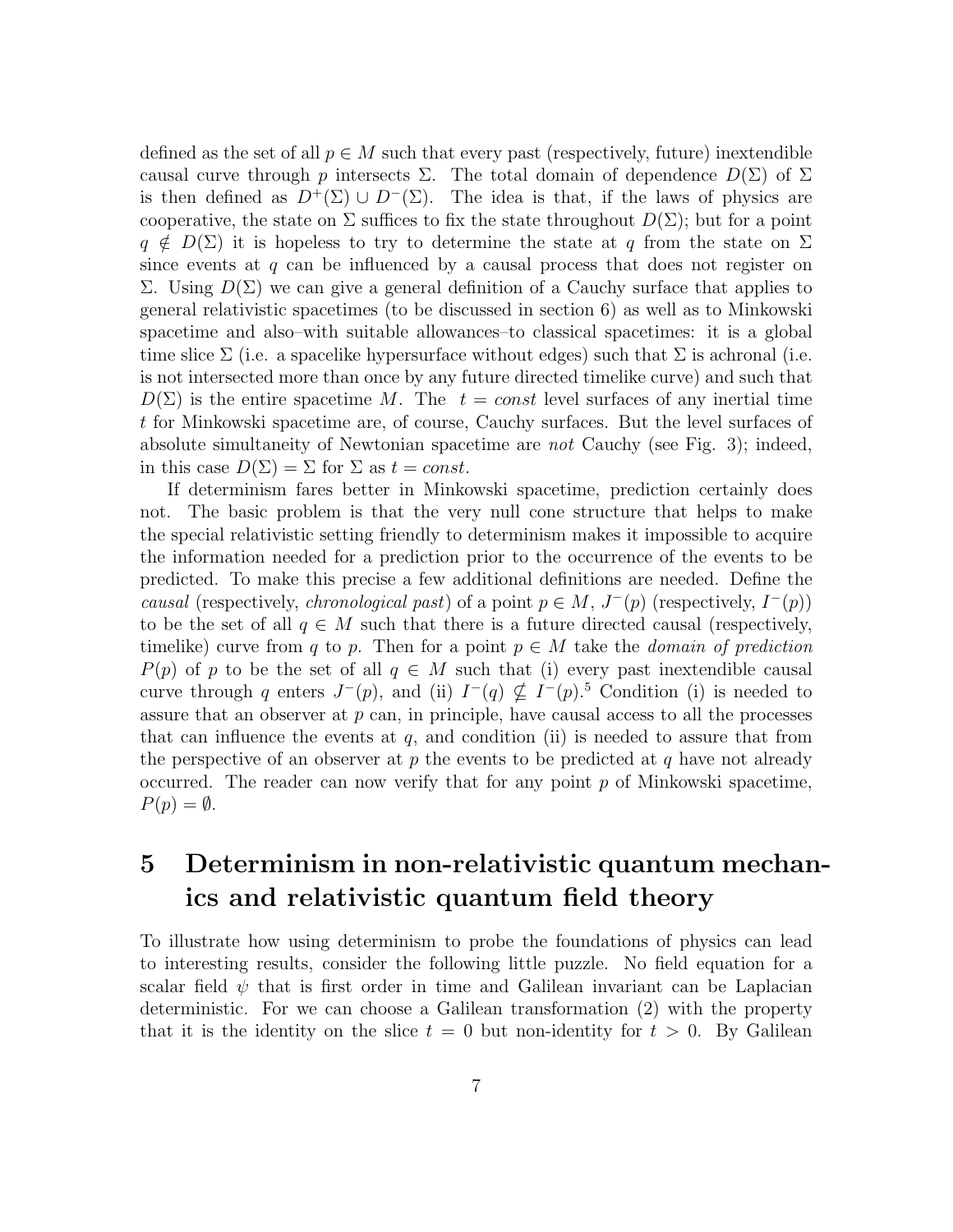invariance this transformation will carry a solution of the field equation to another solution, but the new solution has the same initial data  $\psi(\mathbf{x},0)$  as the original solution but different values for  $t > 0$ . The puzzle concerns the Schrödinger equation

$$
\hat{H}\psi = i\hbar \frac{\partial \psi}{\partial t} \tag{5}
$$

where  $\hat{H}$  is the Hamiltonian operator. For a particle with mass m moving in an external potential  $V(\mathbf{x})$ ,  $\hat{H} = \frac{-\hbar^2}{2m}\nabla^2 + V$ . This equation seems to contradict what was said above since it is first order in time, is (presumably) Galilean invariant, and is Laplacian deterministic in that  $\psi(\mathbf{x},0)$  uniquely determines  $\psi(\mathbf{x},t)$  for  $t>0$ . The resolution is that  $\psi$  does not behave like a scalar under a Galilean transformation. In fact, the transformation properties of  $\psi$  needed to guarantee Galilean invariance of (5) implies a "superselection rule" for mass which means that states corresponding to different mass cannot meaningfully be superposed.

In some respects quantum systems behave *more* deterministically and *more* predictably than their classical counterparts. As an example of the former, consider again the problem of a finite number of point mass particles interacting via Newton's  $1/r^2$  law. The quantum Hamiltonian operator  $\hat{H}$  for this system is (essentially) self-adjoint, which implies that the evolution operator  $U(t) := \exp(-i\hbar H)$  is unitary and is defined for all t. QM has magically smoothed away the both the collision and non-collision singularities of classical mechanics! This magic does not work for all of the singularities of classical mechanics. For example, one could try to overcome the Lanford type singularity discussed above in section 3 for infinite billiards by modeling the collisions of the balls with a short range repulsive force and then quantizing. Unfortunately, there is no well-defined quantum dynamics for such a system if the repulsive force is sufficiently strong (see Radin (1977)).

QM also overcomes one form of unpredictability that haunts classical mechanics since, in one sense, QM does not recognize any sensitive dependence on initial conditions. From the linearity and unitarity of the time evolution operator, it follows that  $||\psi_1(0) - \psi_2(0)|| = ||U(t)(\psi_1(0) - \psi_2(0))|| = ||U(t)\psi_1(0) - U(t)\psi_2(0)|| =$  $||(\psi_1(t) - \psi_2(t))||$ : in words, if at  $t = 0$  two states are nearby, they remain nearby for all  $t > 0$  in the Hilbert space norm  $\|\bullet\|$ . This simple fact has caused some consternation since it isn't evident how, consistent with the correspondence principle, chaos can emerge from QM in some appropriate classical limit (see Belot and Earman  $(1997)$ .

None of the remarks so far touches the core problem of determinism in QM. But that problem is difficult to discuss, or even to formulate, because it is bound up with a contentious issue about the nature of quantum observables; namely, under what conditions do the quantum observables, as represented by self-adjoint operators on a Hilbert space, take on definite values? One answer endorsed by standard textbooks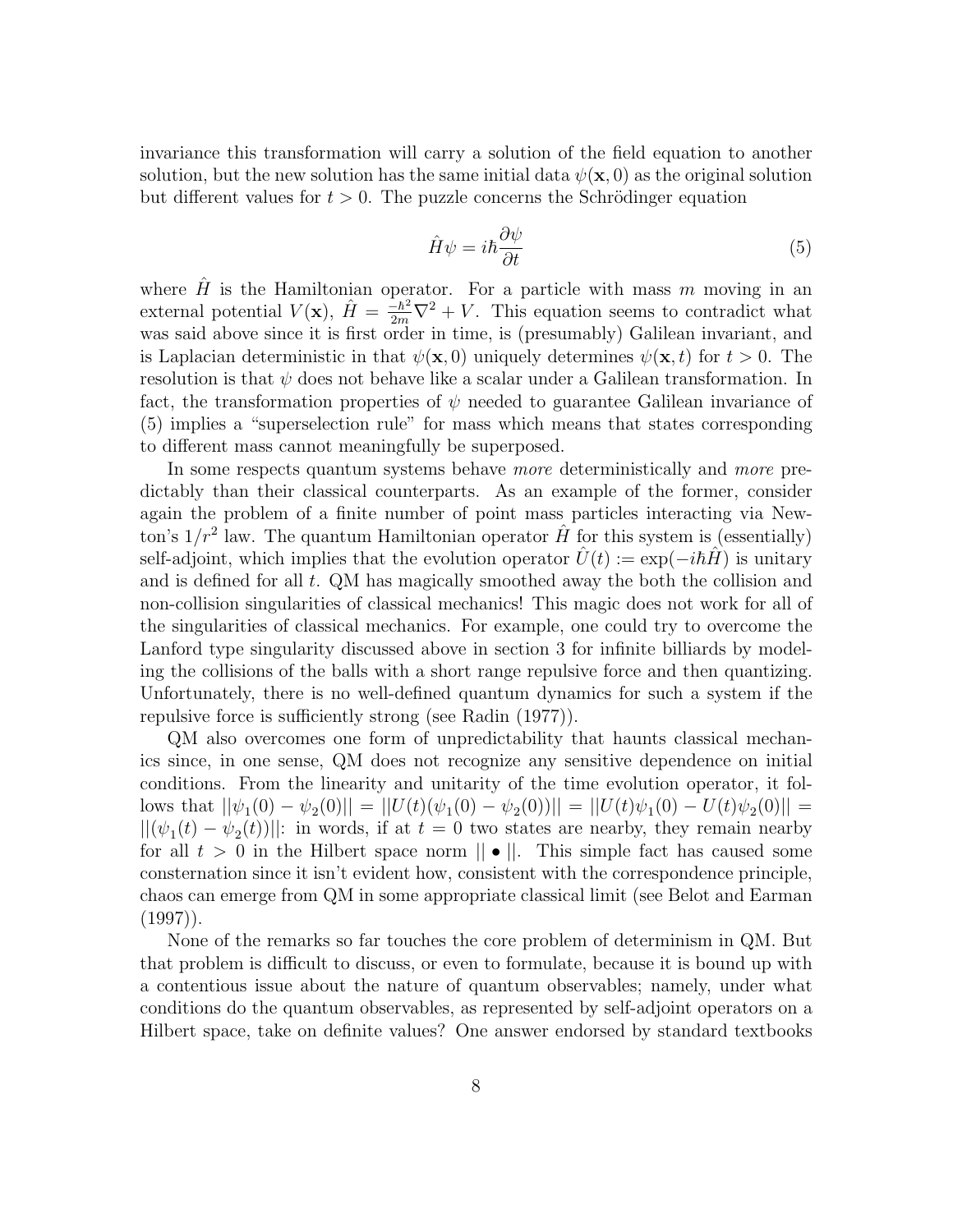on QM is that an observable A takes the definite value a at t iff the state  $\psi(t)$  is an eigenstate of the operator  $\hat{A}$  with eigenvalue  $a$ .<sup>6</sup> This eigenvector-eigenvalue rule– or any value assignment rule which says that an observable has a specified definite value just in case the state vector has some specified characteristic–together with deterministic Schrödinger evolution for  $\psi$  would mean that Laplacian determinism holds for quantum systems.<sup>7</sup>

The well-known difficulty with the eigenvector-eigenvalue value assignment rule is that it implies the unacceptable result that after an interaction with an object system, the pointer on the dial of a measuring instrument that couples to the observable whose value for the object system we wish to ascertain, has no definite value if the initial state of the object system was a superposition of eigenstates of the observable being measured. One attempt to overcome this embarrassment involves "state vector reduction": at some juncture during the measurement process, Schrödinger evolution ceases and the state vector jumps into a simultaneous eigenstate of the object observable and the macro pointer-position observable that serves as an indicator of the value of the object observable. The violation of the Schrödinger equation is, of course, a violation of Laplacian determinism; but statistical determinism is maintained by the assumption that the propensity of the state vector to collapse into a given eigenstate is governed by the Born rule probability calculated from the state vector just before collapse.

The collapse solution to the measurement problem comes at a high cost. The original theory with an embarrassing consequence has been replaced by a non-theory: the objection is not simply that the state vector reduction is a miracle–a violation of the Schrödinger equation–but that since "measurement" is a term of art whose application is not specified by the theory, exactly when and under what circumstances the reduction takes places is left dangling. Some physicists have proposed to bridge this gap by describing a mechanism for state vector reduction by means of a nonlinear wave equation or a stochastic differential equation (see Ghirardi et al. (1986) and Pearle (1989)). The extant state vector reduction schemes are non-deterministic; but it is an open question whether they must have this property.

The major alternative route to a solution of the measurement problem involves a modification of the eigenvector-eigenvalue value assignment rule rather than of the state vector dynamics. The different paths that branch off this no-collapse route can lead to quite different conclusions about determinism, as is illustrated by the Bohm interpretation, the modal interpretations, and the many worlds/many minds interpretations. According to the first, particles always have definite positions, and these positions evolve deterministically via an equation of motion that is parasitic on the Schrödinger evolution of the state vector. Assuming that all laboratory measurements can be reduced to recording positions, the Bohm interpretation offers a deterministic explanation of how and when other quantum mechanical observables,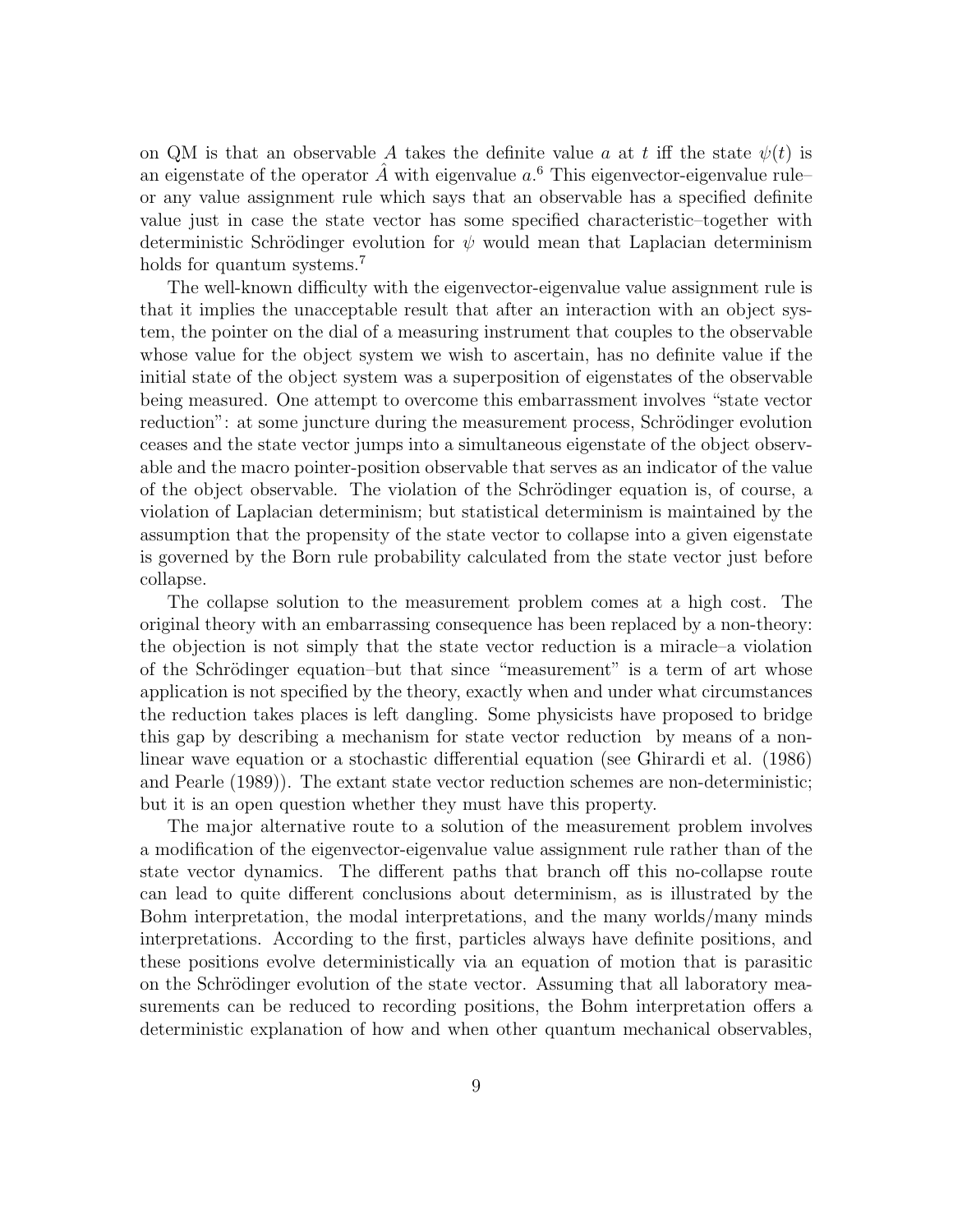such as spin, take on definite values. It is shown that the orthodox quantum mechanical probabilities are recovered for all times on the assumption that the initial probability distribution at  $t = 0$  over particle positions q is equal to the quantum mechanical prescription  $|\psi(\mathbf{q},0)|^2$ .

By contrast, modal interpretations don't seek to preserve determinism but settle for the more modest aim of breaking the eigenvector-eigenvalue link open wide enough to make sure that measurements have definite outcomes. This aim is accomplished by a value assignment rule which makes use of a special decomposition of the vector for composite systems (the "biorthogonal decomposition"). This decomposition identifies a privileged class of observables which are said to possess definite values without saying which particular values are possessed. Some modal theorists want to add to their value assignment rule a dynamics for possessed values. There is a plethora of such dynamical schemes (see Dickson (1998)). Typically these schemes are not deterministic. However, a recent proposal by Ax and Kochen (1999) restores determinism by construing the phase of the state vector as an additional hidden parameter–the different unit vectors in a ray of Hilbert space are taken to correspond to different members of an ensemble, and the apparent indeterminism of QM is due to a random distribution of initial phases.

Many worlds interpretations come in two main versions: the literal version according to which a measurement event corresponds to a physical splitting of the world + observer (qua physical object), and the figurative version according to which it is not the physical world but the mind or mental state of the observer that splits. On the literal version determinism fails if there is a fact of the matter about which postmeasurement observer (qua physical object) is identical with the pre-measurement observer. By the same token, measurement is not an indeterministic process if genidentity of observers is denied. A parallel conclusion holds for the many minds version, with minds in place of bodies. It is hard to take any of this seriously, not so much because of the metaphysical extravagances, but because it is not at all evident that the many worlds/many minds interpretation does resolve the measurement problem: it doesn't explain exactly when and under what circumstances the splitting takes place, and it doesn't explain why the splitting takes place in some bases of the Hilbert space but not others.

There is no easy way to summarize the status of determinism in QM, but two points need to be underscored. The proponents of the Bohm interpretation claim that it recovers all quantum mechanical predictions, statistical and non-statistical, about experiments. If this is correct, it means that in a world of ordinary non-relativistic QM the fate of Laplacian determinism would have to be decided by non-empirical factors. The second remark concerns the claim, sometime heard, that determinism is defeated by various no-go results for hidden variables–e.g. those of the Kochen-Specker type and those that flow from the Bell inequalities. What these no-go results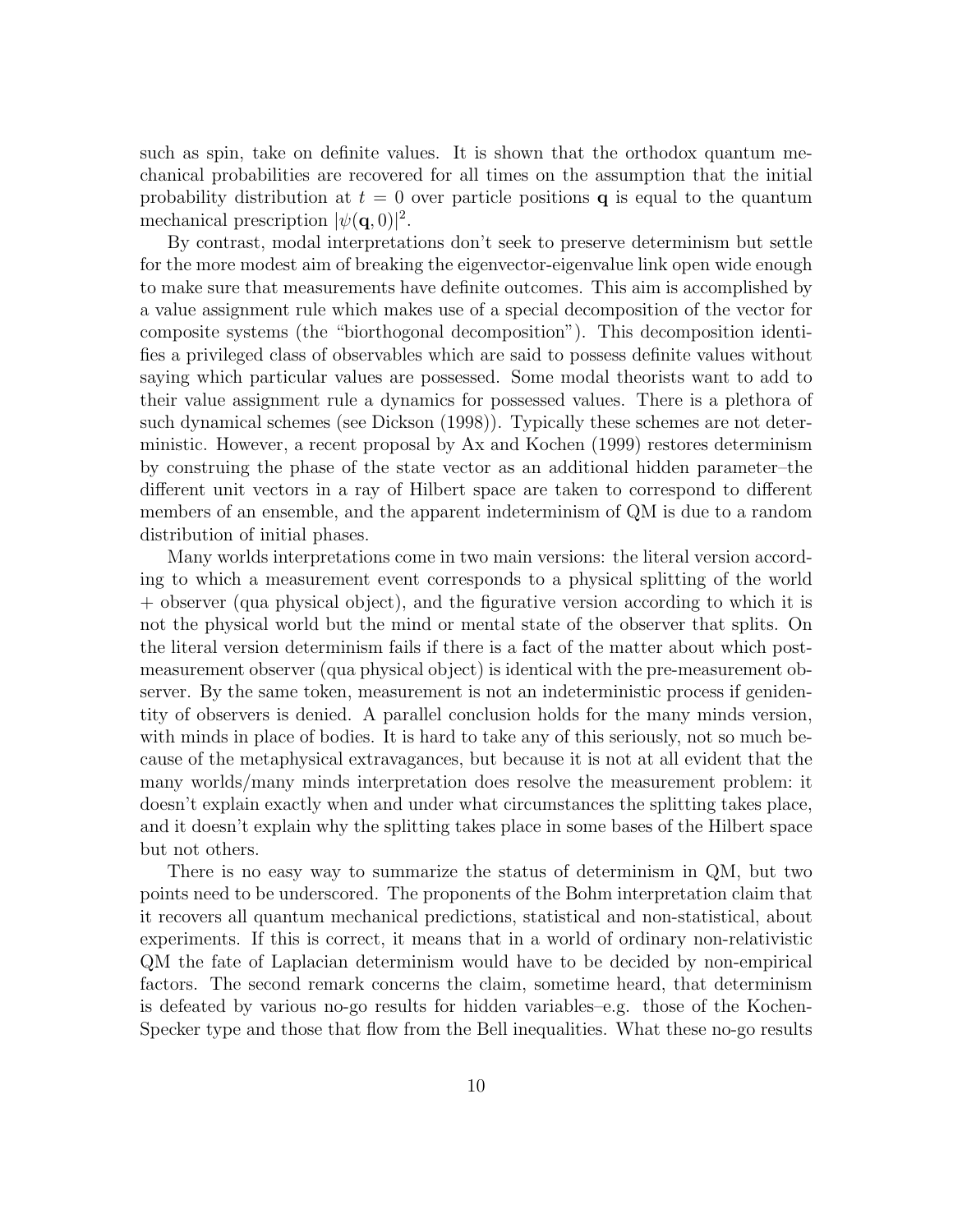show is that, consistent with certain plausible mathematical restrictions on value assignments and/or with the statistical predictions of QM, some set of quantum observables cannot be assigned simultaneously definite values lying in the spectra of these observables. By itself this hardly defeats Laplacian determinism; nor is it even a terribly surprising conclusion–after all, many classical quantities are best construed as having a dispositional character in that they only take on definite values in limited contexts. That it is impossible to view the values of quantum observables as supervening on more fundamental quantities whose temporal evolution is deterministic would require a different kind of proof, a proof whose existence is highly dubious in view of the example of the Bohm interpretation.

We saw that moving classical mechanics from the Newtonian setting to the special relativistic setting improves the fortunes of determinism. The same cannot be said for quantum mechanics; for the fortunes of determinism in QM are bound by the knots of the measurement problem and the value assignment problem, and in the relativistic setting these knots are drawn even tighter. State vector reduction is supposed to take place instantaneously. Transposing this notion to the relativistic setting seems to require either breaking Lorentz invariance or relativizing states to spacelike hyperplanes (see Fleming (1996)), neither of which is an attractive option. The relativistic setting is also unkind to the modal interpretation because it is difficult to reconcile the value assignment rule of this interpretation with Lorentz invariance (see Dickson and Clifton (1997)). Nor does the Bohm interpretation fit comfortably with relativistic quantum field theory (QFT) since the ontology of this theory is best construed not in terms of particles but in terms of local field observables. The general idea of Bohmian dynamics can be applied to observables other than particle position. But in the absence of a demonstration that in measurement contexts the field observables chosen for Bohmian treatment will exhibit the localization needed to explain measurement outcomes, one of the major reasons for finding the Bohm interpretation attractive has been lost (see Saunders (1999)). Furthermore, when QFT is done on curved spacetime the dynamics for the quantum field may not be unitarily implementable (see Arageorgis et al. (2001)), making it harder to construct a field theoretic analogue of the Bohm dynamics for particle position.

#### 6 Determinism in classical general relativistic physics

In Einstein's general theory of relativity (GTR) we have to deal not with one spacetime setting but many since different solutions to the Einstein gravitational field equations (EFE)

$$
R_{ab} - \frac{1}{2} R g_{ab} = \kappa T_{ab} \tag{6}
$$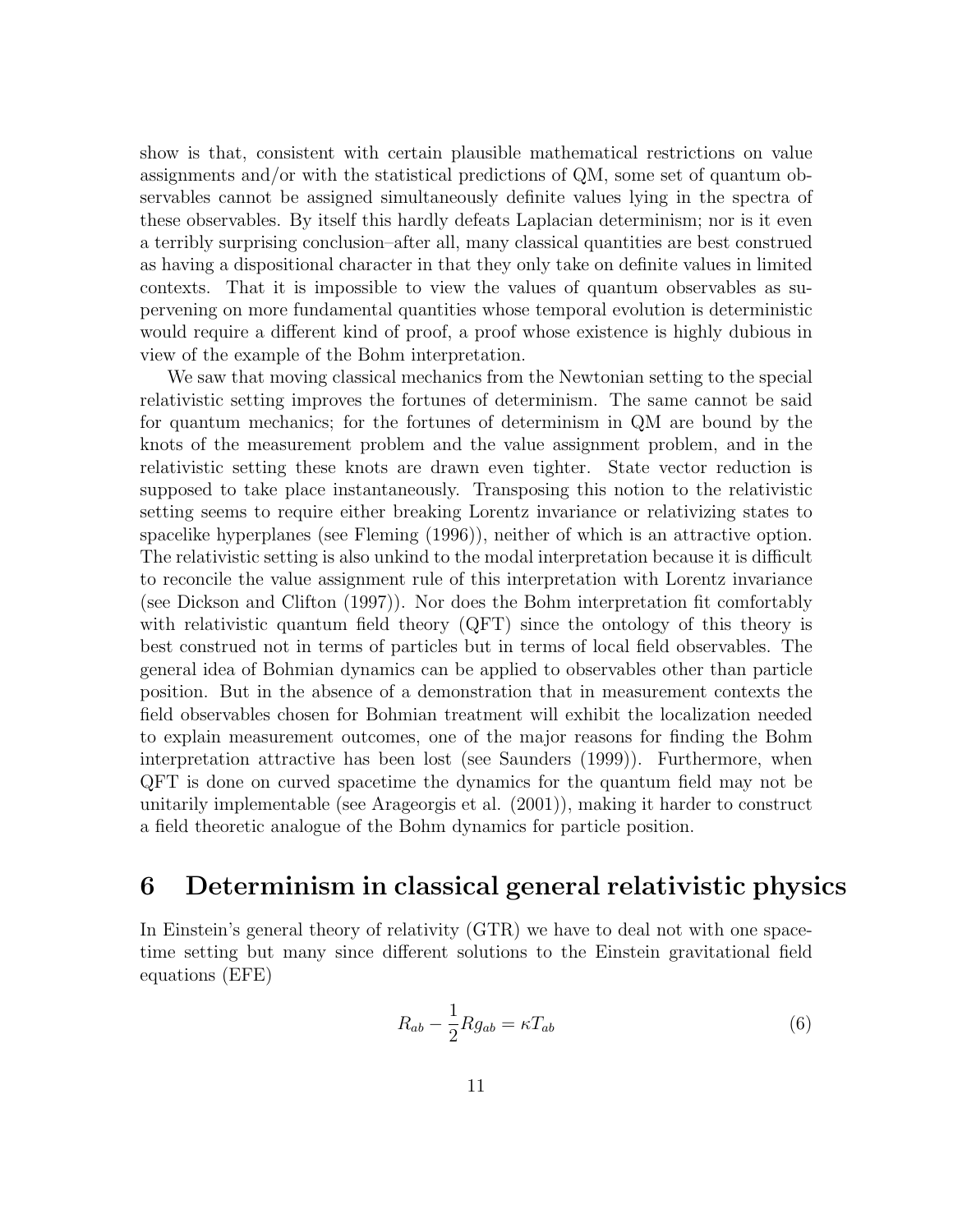give different spacetime structures. (Here  $g_{ab}$  is a Lorentz signature metric,  $R_{ab}$  is the Ricci tensor (which is constructed from  $g_{ab}$  and its derivatives),  $R := Tr(R_{ab})$  is the Ricci curvature scalar, and  $T_{ab}$  is the stress-energy tensor (which describes the distribution of the matter-energy).) A model of GTR is a triple  $M, g_{ab}, T_{ab}$ , where M is a four-dimensional manifold (without boundary) and the metric  $g_{ab}$  is defined on all of  $M$ . A dynamically possible model is one that satisfies  $(6)$  for all points of M. (Additionally, one may want to impose on  $T_{ab}$  various so-called energy conditions that guarantee, for example, non-negative energy densities.)

To first approximation we can take a spacetime  $M$ ,  $g_{ab}$  of a dynamically possible model as a fixed background on which a test field propagates. And we can ask whether this propagation exhibits Laplacian determinism. For some spacetimes coming from dynamically possible models of GTR the issue of global Laplacian determinism for a test field cannot even be stated since there may not exist any global time slices, as is the case with Gödel spacetime. In other cases the issue can be posed but has a negative answer because the spacetime admits global time slices but none of them is a Cauchy surface, as illustrated by the (covering space) of anti-de Sitter spacetime (see Fig. 4) where, in effect, the space invaders of Newtonian physics have returned in a general relativistic guise. Here again we have an illustration of the moral that determinism succeeds only with a little–or a lot–of help from its friends. Here the friends must find a non-question begging way to exclude such pathologies from the causal structure of general relativistic spacetimes.

Treating spacetime as a fixed backdrop against which non-gravitational physics takes place is inimical to the spirit of GTR which implies that spacetime structure is dynamical. Strictly speaking, the evolution of the test field has to be treated as part of the general problem of the coevolution of the metric and matter fields as governed by the coupled Einstein-matter field equations. For sake of simplicity I will initially concentrate on the initial value problem for the source-free  $(T_{ab} \equiv 0)$  EFE

$$
R_{ab} - \frac{1}{2} R g_{ab} = 0 \tag{7}
$$

Specifying the metric field and its normal derivative on some spacelike slice  $\Sigma$  does not suffice to to determine, via  $(7)$ , the values of the field at points of M to the future or the past of  $\Sigma$ . Indeed, specifying  $g_{ab}$  on  $\Sigma$  and the the entire causal past of  $\Sigma$  does not suffice to determine  $g_{ab}$  at points to the future. For if  $M, g_{ab}$  is a solution to the (7) and  $d: M \to M$  is any diffeomorphism of M, then  $M, d^*g_{ab}$  is also a solution.<sup>8</sup> By now you know the trick: choose d such that  $d = id$  for all points of M on or to the past of  $\Sigma$  but  $d \neq id$  for points of M to the future of  $\Sigma$ . Thus we get two solutions of  $(7)$  such that the metric fields are the same in the past but different in the future.<sup>9</sup>

Determinism can be saved by requiring of it only that the values of genuine physical magnitudes or "observables" be determined, via the field equations, from initial data.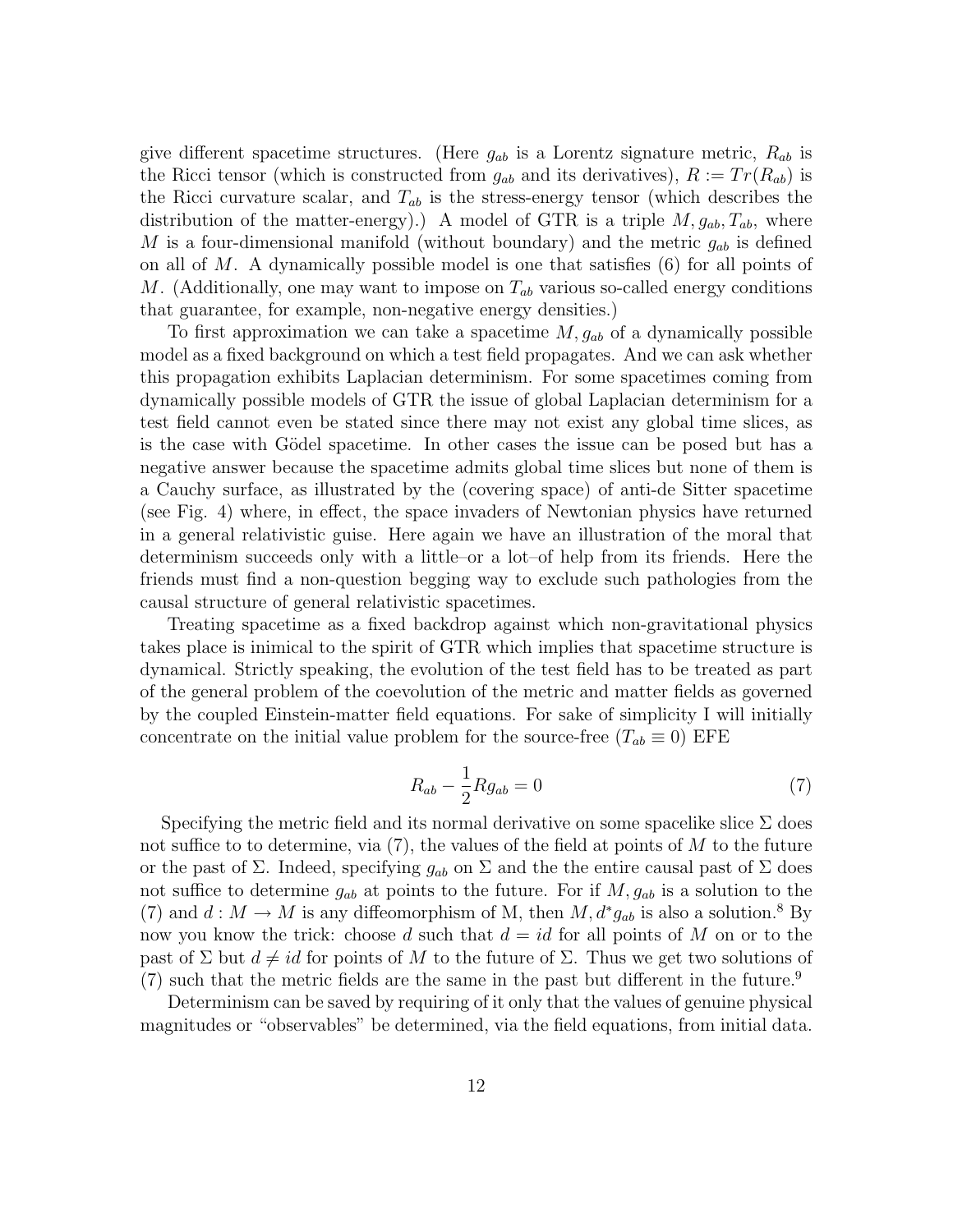What then are the observables of GTR? If we have faith in determinism we can close the circle and require that whatever counts as an observable be such that its future and past values be determined by appropriate initial data (see Bergmann (1961)). From the above construction we see that the observables of GTR must be diffeomorphically invariant quantities.<sup>10</sup> This means that none of the familiar local field quantities–such as the metric field or scalar fields formed from the metric field–are observables. And in some situations, such as solutions with compact time slices, not even quasi-local, quantities such as the integral of the Ricci curvature over a time slice, are observables.

Here I want to emphasize the contrast between the Newtonian and general relativistic cases. In the Newtonian case it was possible to save determinism from the kind of threat under discussion either by abandoning the notion that the spacetime manifold is a container for events or alternatively by retaining this notion and adding sufficient absolute background structure to the spacetime. But in the general relativistic setting which eschews absolute objects, there is no choice; making GTR a safe haven for Laplacian determinism necessitates a radical revision of the surface level ontology and ideology of GTR as a theory of tensor fields on manifolds. One of the disconcerting features of the revision is that it seems to entail a completely frozen block universe–not only is there no shifting nowness but there is a total absence of ordinary change since the values of observables of GTR do not change with time (see my (2001)). So as not to side track the discussion into these interesting but controversial matters, I will continue to discuss determinism in GTR in terms of the vocabulary of the surface level structure, which means that the statement of uniqueness results will have to contain an escape clause of "up to a diffeomorphism."

Suppose then we are given a three manifold  $\Sigma$  and and initial data on  $\Sigma$  for the source-free gravitational field. Does this data fix an appropriately unique solution of the source-free field equations (7)? The answer is yes, at least locally: there exists a unique (up to diffeomorphism) maximal development  $M$ ,  $g_{ab}$  of the initial data for which  $\Sigma$  is a Cauchy surface; that is,  $M$ ,  $g_{ab}$  cannot be extended as a solution to the source free equations in any way that keeps  $\Sigma$  a Cauchy surface.<sup>11</sup>

Extending this local result, which gives no information about the size of the maximal solution for which  $\Sigma$  is a Cauchy surface, to a global result–especially to the very strong global result that requires the unique maximal development for which the initial value hypersurface is a Cauchy surface to be maximal simpliciter–can run into various kinds of problems. First, we might have made a poor choice of the initial value hypersurface; for instance, we might have chosen  $\Sigma$  to be the spacelike hyperboloid of Minkowski spacetime pictured in Fig. 5. Obviously the maximal development of the initial data, induced on  $\Sigma$  by the Minkowski metric, for which  $\Sigma$  is a Cauchy surface–namely  $D(\Sigma)$ –can be properly extended as a solution of the source-free field equations. Second, and more interestingly, there might be no good choice for the initial value surface, as in the case of an inextendible spacetime which is a solution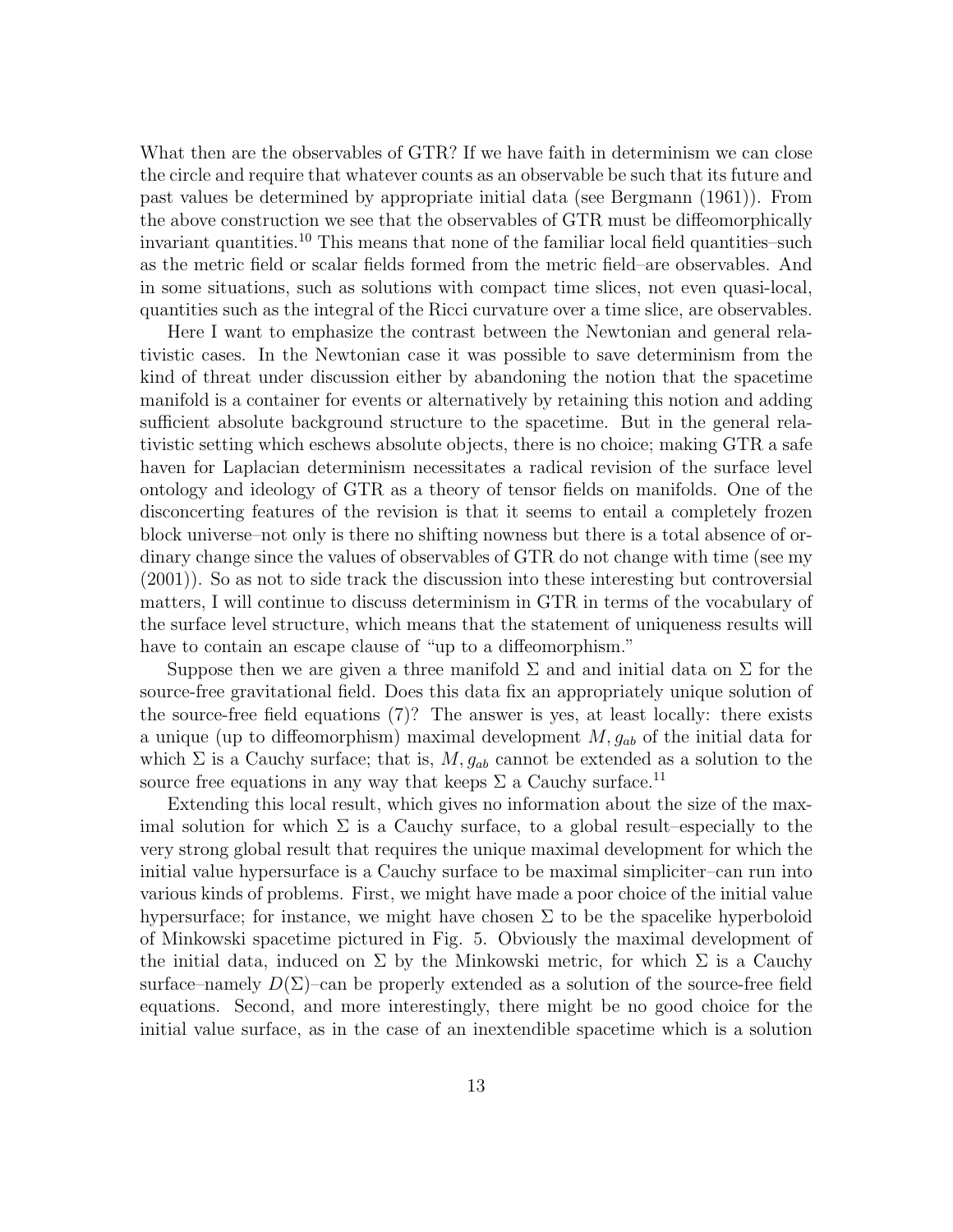of (7) and which does not possesses any global Cauchy surfaces. This is disturbing possibility can arise for two reasons. (a) The causal structure might be like that illustrated in Fig. 4. (b) A singularity might develop in a finite time from regular initial, as is indicated schematically in Fig. 6. Singularities can arise, of course, in the Newtonian and special relativistic settings, but because of the existence of a fixed background metric these singularities are easily characterizable–e.g. they occur at regions of spacetime where some physical field "blows up" or becomes discontinuous. But in the general relativistic setting there is no fixed background metric, and the singularities at issue are singularities in the metric structure of spacetime itself. Since by definition a spacetime is a pair  $M$ ,  $g_{ab}$  where  $g_{ab}$  is defined at all points of  $M$ , we cannot think of singularities as objects that have spacetime locations. Attempts have been made to characterize spacetime singularities in GTR as boundary points that are attached to the manifold  $M$ ; but these constructions all seem to involve counterintuitive features–e.g. the boundary points may not be Hausdorff separated from interior points. And to make things even more complicated, the singularities that lead to a breakdown of Laplacian determinism need not be of the intuitive sort involving, say, a "blow up" or wild oscillation of curvature scalars. In fact, one could simply dub any spacetime pathology which prevents moving from the local to global versions of Laplacian determinism in GTR a "naked singularity." Then the task would be to classify and characterize these pathologies.<sup>12</sup>

Roger Penrose's cosmic censorship conjecture surmises that the pathologies of naked singularities are not as bad in practice as they might seem in principle. Cosmic censorship comes in two versions, weak and strong. The weak version asserts that, generically, if naked singularities do develop from the gravitational collapse of suitable matter fields, then they will be contained inside black holes so that those fortunate observers who remain outside the black hole event horizon cannot "see" the singularity and are, thus shielded by the one-way causal membrane of the horizon from whatever non-deterministic effects emanate from the singularity.<sup>13</sup> The strong version of cosmic censorship conjectures that, generically, naked singularities do not develop from suitable matter fields, so that even the unfortunate observers who fall into a black hole do not "see" the singularity. The the strong and weak versions are illustrated respectively in Figs. 7a and 7b, which represent back hole formation in spherical gravitational collapse.<sup>14</sup> The weasel phrases "generically" and "suitable matter fields" are essential to warding off potential counterexamples. For instance, the weak version of cosmic censorship can be violated using collapsing dust matter. But it seems wrong to lay the blame for the resulting naked singularity on the process of gravitational collapse itself since even in Minkowski spacetime singularities in dust matter fields can develop from regular initial data. Thus, "suitable" matter fields should be restricted to the "fundamental" matter fields for which global existence and uniqueness properties hold in Minkowski spacetime (see section 4). But this re-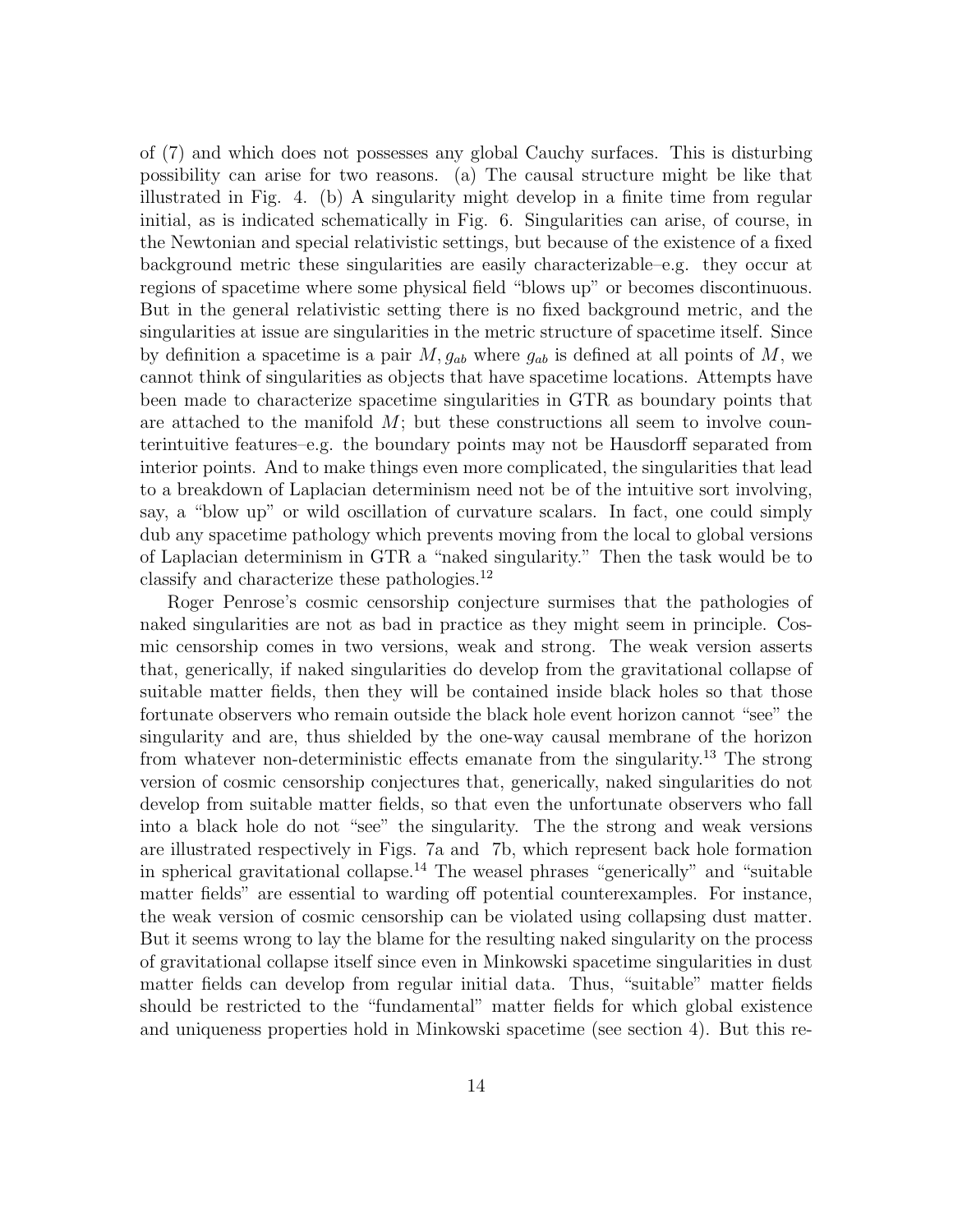striction is not by itself enough to save weak cosmic censorship since special initial configurations of the Klein-Gordon field (certainly a fundamental field) can lead to naked singularities in gravitational collapse. Making precise the notion of non-special or generic initial conditions would require either a suitable measure on the space of solutions to Einstein's equations (in which case generic = except for a set of measure zero) or a suitable topology (in which case generic = complement of a set whose closure has empty interior). Since it is not clear what the relevant measure or topology is, the cosmic censorship conjecture is also unclear. Despite these difficulties however, a growing body of inductive evidence–for example, from the stability of black holes– suggests that some interesting form of weak cosmic censorship is probably true (see Wald (1998)). Opinion on the strong cosmic censorship conjecture is more mixed, in part because it is harder to state in a form that is both general and free of obvious counterexamples. Proving a general form of either the weak or strong version seems to be beyond the capabilities of present techniques for investigating the global existence and uniqueness of the solutions to non-linear pdes.

Supposing that cosmic censorship fails, it remains unclear how the fortunes of determinism are affected. Classical GTR places no restrictions on what non-deterministic influences can emerge from the naked singularities. But this does not mean that anything goes. If we are optimistic, we can suppose that even at the pre-quantum level there are additional lawlike regularities, beyond those codified in Einstein GTR, that govern these influences. And a quantum theory of gravity may add further restrictions or, even better, get rid of the singularities altogether.

In closing this section I will note that while the fortunes of determinism becomes more perilous in passing from special to general relativistic physics, the fortunes of prediction perk up. For example, in various general relativistic spacetimes it is possible to have non-empty domains of prediction; indeed, it is possible for there to be points  $p \in M$  such that  $P(p) = M$  (see Hogarth (1993)).

#### 7 Implications of quantum gravity

Among the challenges facing physics in the 21th century, that of producing a quantum theory of gravity is one of the most important and the most difficult. At the present moment there are two leading approaches: the loop formulation, which is a version of the canonical quantization program that aims to produce a quantum theory of gravity by quantizing GTR, and string theory, which does not start with classical GTR but seeks to explain it as an outcome of some low energy limit of vibrating string or branes. Both programs hold out the hope that the singularities of classical GTR will be smoothed away, which would be a boon for determinism. This hope is fueled by the ability of the quantum to smooth away classical singularities. In section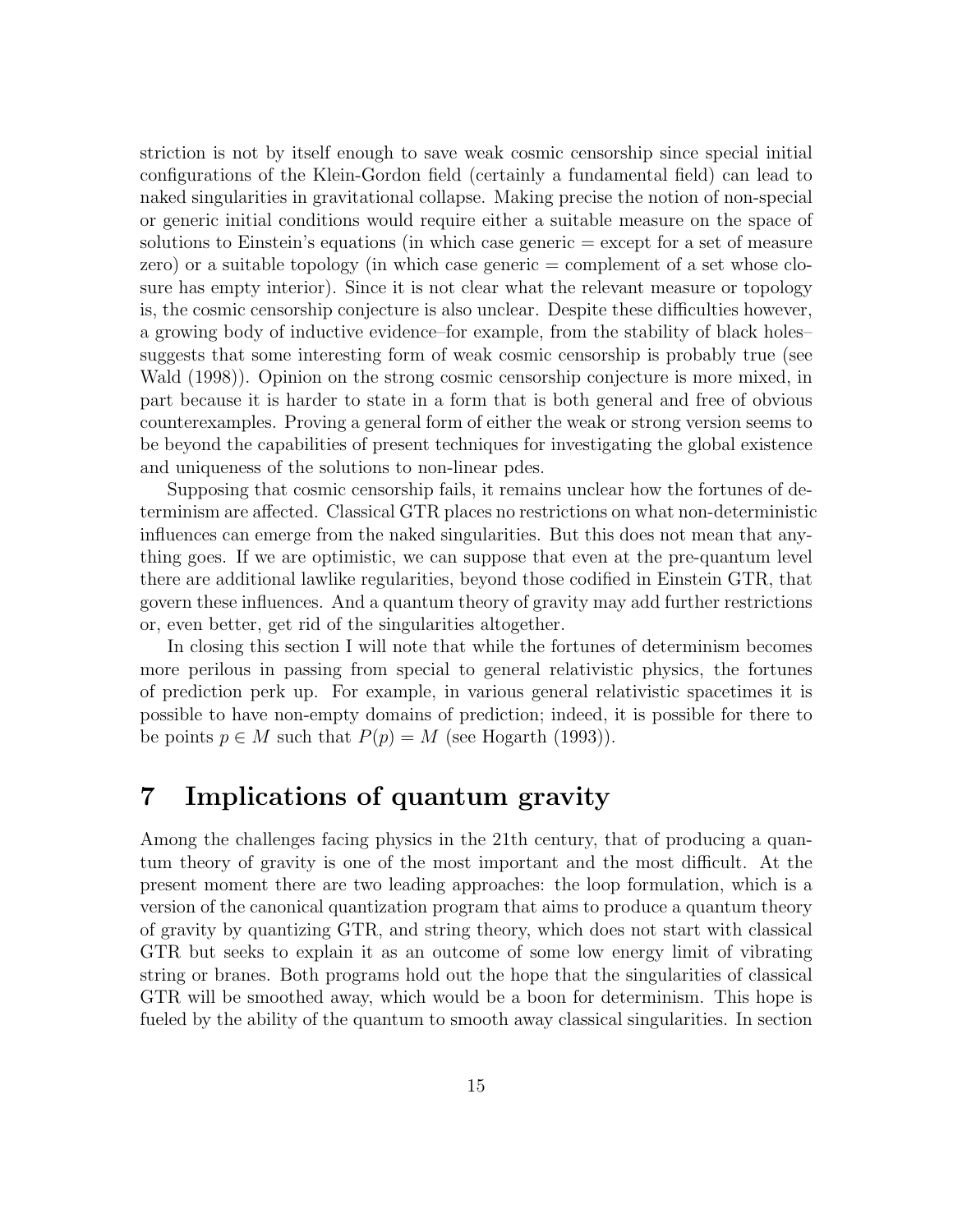5 we saw a demonstration of this ability at work in ordinary QM which smooths away some of the collision and non-collision singularities of Newtonian point mass mechanics. Another demonstration comes from the fact that quantum particles shot at the timelike singularities (which violate comic censorship) of some general relativistic spacetimes have a well-defined temporal evolution (see Horowitz and Marolf and (1995)). However, there is an argument to the effect that we shouldn't hope that quantum gravity will smooth away all of the singularities of classical GTR; for if, for instance, a quantum theory gravity smoothed away the singularity of the negative mass Schwarzschild solution, the theory would admit a non-singular solution with an unstable ground state, which is a physical disaster (see Horowitz and Myers (1995)). String theorists can remain optimistic on the basis of the fact that their theory must entail a stable ground state; thus, insofar as string theory smooths away classical singularities, it must also contain a mechanism that excludes solutions such as a smoothed version of negative mass Schwarzschild (see Johnson et al. (2000)).

In the absence of a completed theory of quantum gravity, some insight into what may result from combining GTR and QM can be obtained from attempting to do QFT on a curved spacetime background. In even the simplest case of a linear scalar field, determinism is crucial to the attempt: the standard construction of the algebra of field observables relies on the deterministic character of (real) solutions to the Klein-Gordon equation, which holds when the spacetime background is globally hyperbolic (= admits a Cauchy surface). When global hyperbolicity fails, there is no accepted procedure for constructing the field algebra, and when the reason for failure of global hyperbolicity is the presence of nasty causal structure–such as closed timelike curves– there may exist no field algebra consistent with the natural demand that the algebra, when restricted to sufficiently small globally hyperbolic neighborhoods, should agree with the algebra obtained by applying standard construction to those neighborhoods (see Fewster (1999)).

The next step up the ladder to quantum gravity involves the so-called semiclassical approximation in which the expectation value of the (renormalized) stressenergy tensor for quantum fields on a curved spacetime is inserted on the right hand side of the EFE (6), and the backreaction effects on the spacetime metric are calculated. Hawking found that the presence of quantum fields means that black hole is not black but radiates with a thermal spectrum and that the backreaction effect of this Hawking radiation is to cause the black hole to evaporate (see Wald (1994)). If the evaporation is complete the likely outcome–insofar as it can be described in terms of classical general relativistic spacetime structure–is a naked singularity (see Fig. 8). As a consequence a pure quantum state at the time  $\Sigma_1$  before black hole formation evolves into a mixed state at the post-evaporation time  $\Sigma_2$ . This pure-tomixed transition is necessarily non-unitary, and the "information loss" it involves has been the subject of a heated discussion in the physics literature (see Belot, Earman,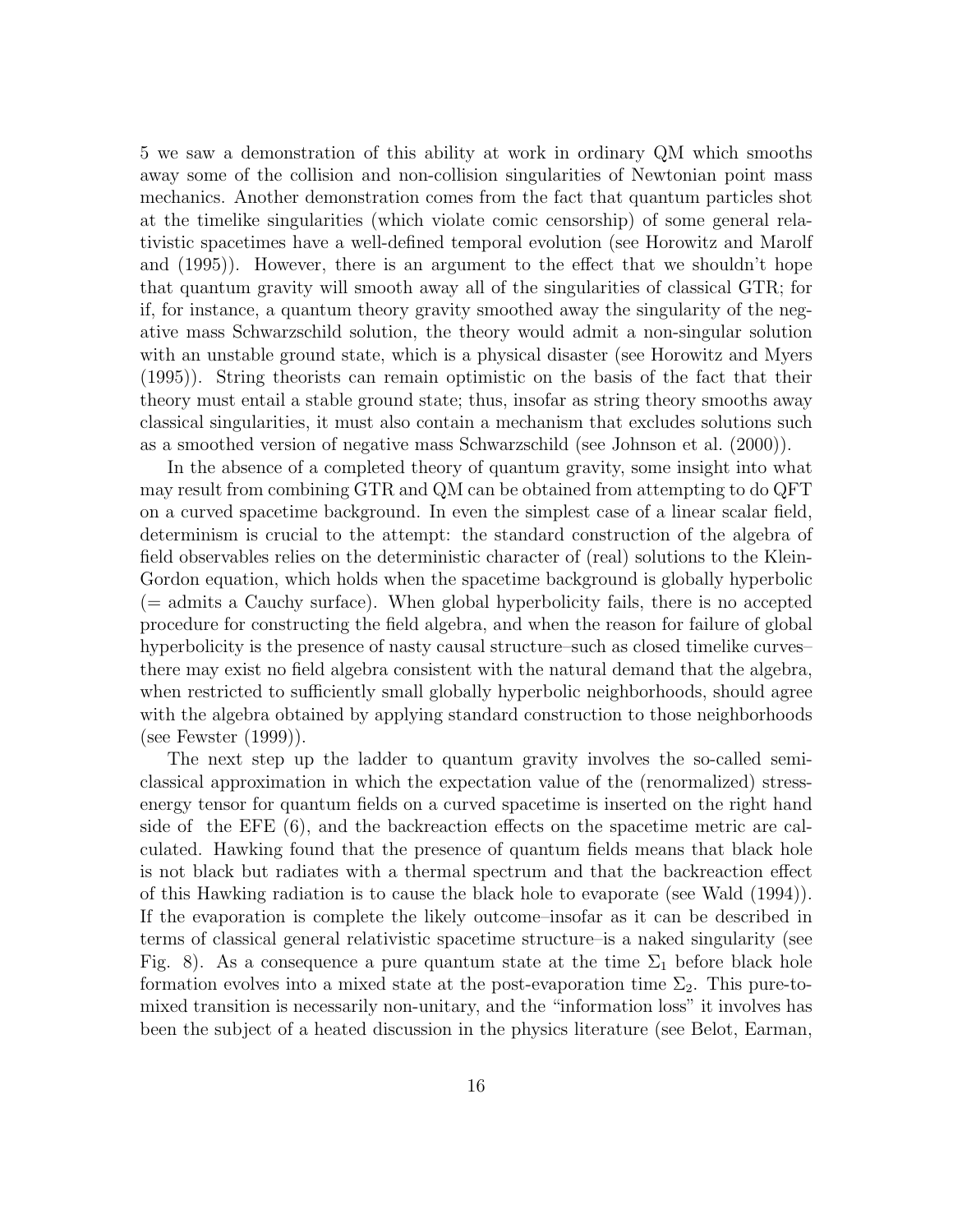and Ruetsche (1999) for a review). If the pure-to-mixed transition survives in the final quantum theory of gravity, then so does a semblance of singularities as a sink for the missing information (see Wald (1999)).

## 8 Conclusion

One might have hoped that this survey would provide an answer to the question: If we believe modern physics, is the world deterministic or not? But there is no simple and clean answer. The theories of modern physics paint many different and seemingly incommensurable pictures of the world; not only is there no unified theory of physics, there is not even agreement on the best route to getting one. And even within a particular theory–say, QM or GTR–there is no clear verdict. This is a reflection of the fact that determinism is bound up with some of the most important unresolved foundations problems for these theories. While this linkage makes for frustration if one is in search of a quick and neat answer to the above question, it also makes determinism an exciting topic for the philosophy of science.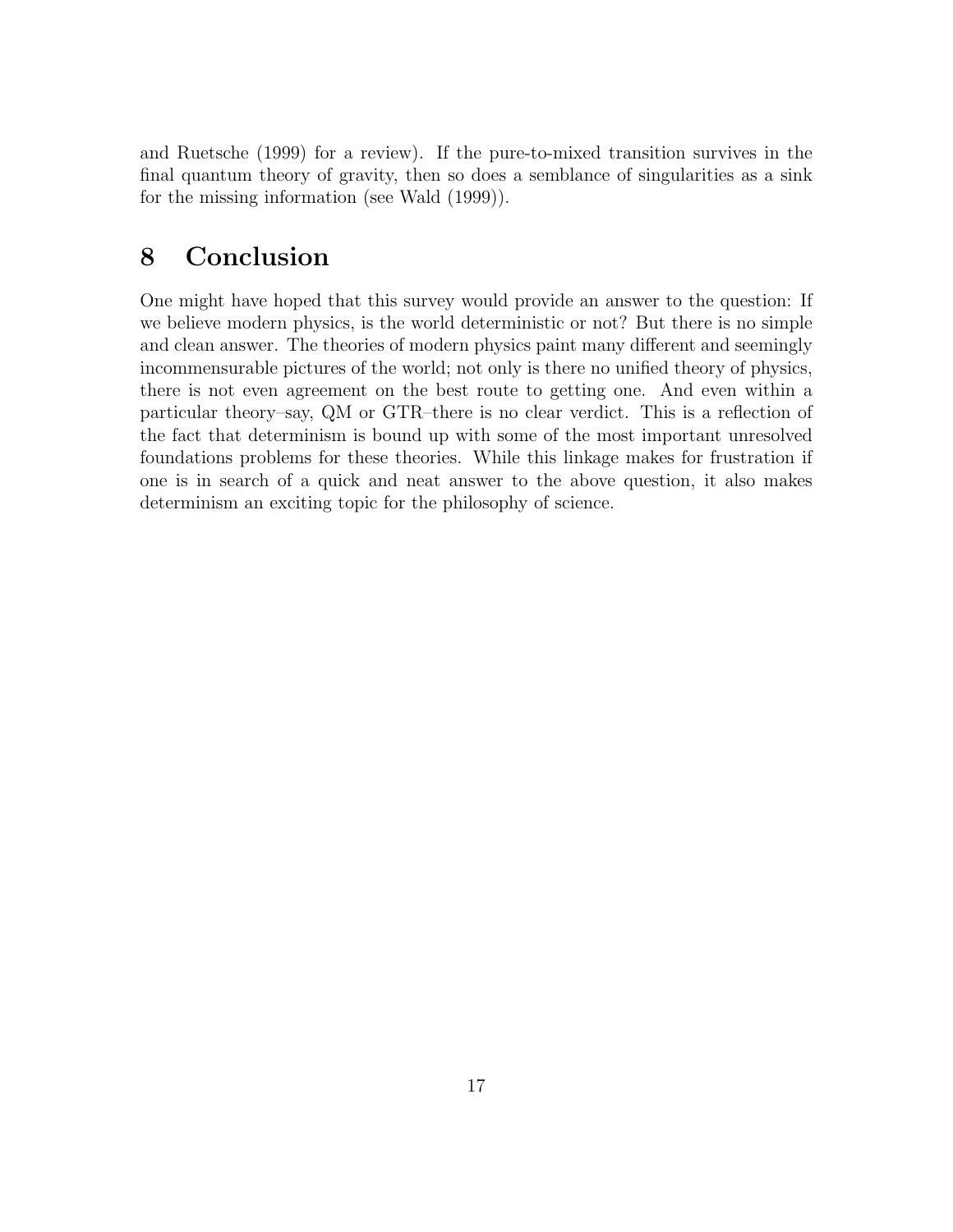<sup>∗</sup>This paper will appear in Freedom and Determinism, Topics in Contemporary Philosophy Series, Vol. II, edited by Joseph Keim Campbell, Michael O'Rourke, and David Shier (Seven Springs Press, forthcoming).

Acknowledgment: I am grateful to Rob Clifton, John Norton, and Laura Ruetsche for a number of helpful suggestions.

#### Notes

1. There is, of course, a violation of conservation of energy and momentum in the overall process even though both energy and momentum are conserved in each collision.

2. This example also illustrates a violation of even the weakest version of Laplacian determinism according to which the future state of the world is determined by its entire past history.

3. For more details on various classical spacetime structures, see my (1992).

4. Solution in the sense that only binary collisions occur and each such collision obeys the laws of elastic impact.

5. This is a slight modification of the definition given in Geroch (1977). Other definitions of prediction for general relativistic spacetimes are studied in Hogarth (1993).

6. This rule implies that an observable with a pure continuous spectrum never takes on a definite value. This awkwardness can be overcome by talking about approximate eigenstates.

7. At least on the reasonable understanding that the failure of the theory to determine the non-existent value of an observable does not represent a failure of determinism.

8. A diffeomorphism of M is a one-one map of M onto itself that preserves the differentiable structure (e.g., if M is a  $C^{\infty}$  manifold, the mapping must be  $C^{\infty}$ ).  $d^*g_{ab}$ denotes the dragging along of  $g_{ab}$  by d.

9. This is a version of the notorious "hole argument" which led Einstein to abandon his search for generally covariant field equations from 1913 until late 1915; see Norton (1987).

10. In 1916 Einstein took the "observables" of GTR (although he did not use this use this term) to be spatio-temporal coincidences, such as the intersection of two light rays (see Einstein (1916) and Howard (1999)). In order to be adequate to the content of GTR, Einstein's notion of coincidence observables has to be extended to fields.

11.  $M', g'_{ab}$  is said to be a (proper) extension of  $M, g_{ab}$  iff the latter can be isometrically embedded as a (proper) subset of the former. For the details of the initial value problem in GTR see Wald (1984).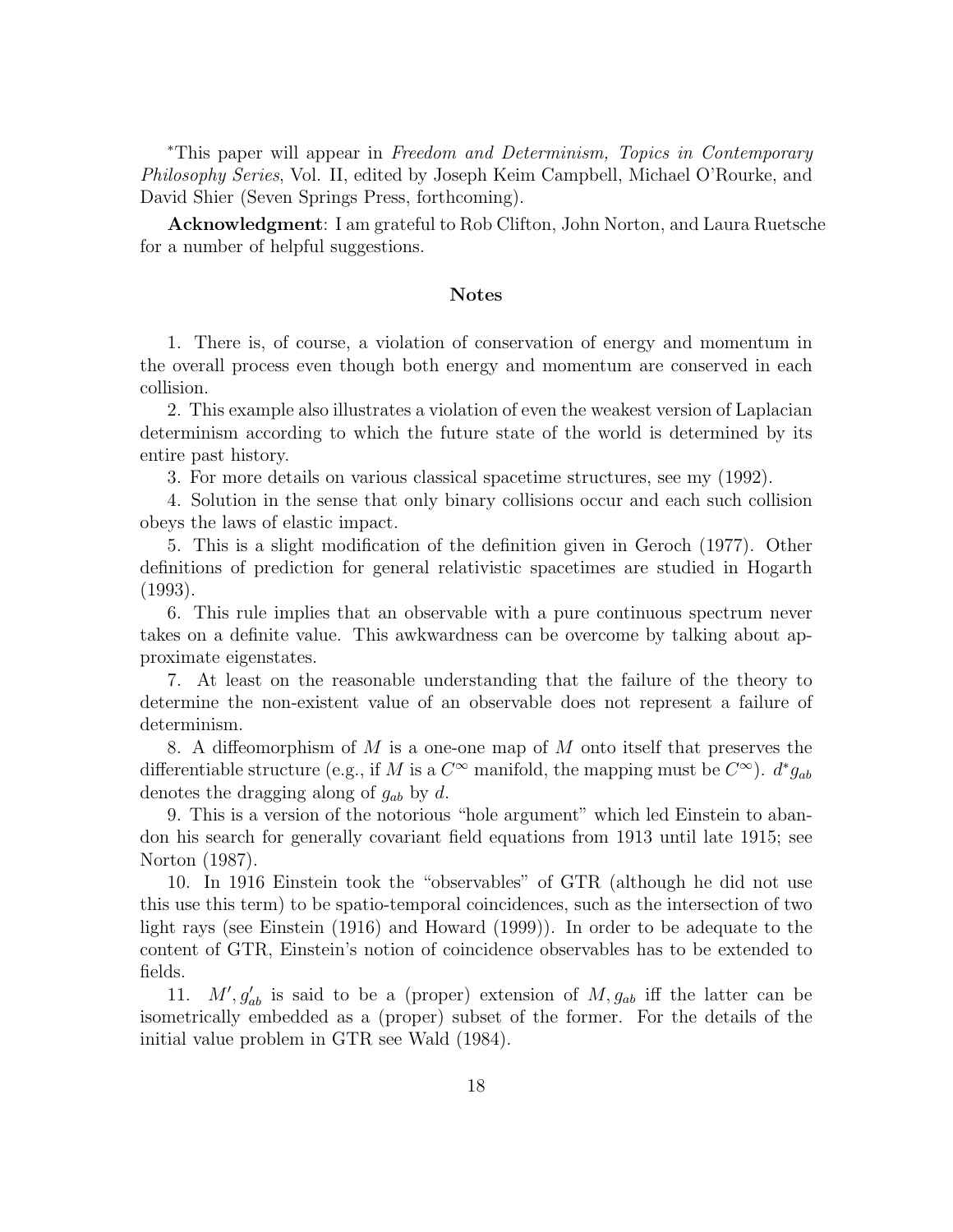12. For a more detailed discussion of spacetime singularities, as well as the cosmic censorship hypothesis (introduced below), see my (1995).

13. Being visible is not sufficient to make a singularity "naked" in the relevant sense; for example, the initial big bang singularity in Friedmann-Robertson-Walker spacetimes is not "naked" because all of these spacetimes possess Cauchy surfaces.

14. Figures 7 and 8 use the conventions of conformal diagrams, which preserve causal relations but distort metrical relations in order to bring infinities in to a finite distance; namely, null directions lie at  $45^{\circ}$  with respect to the vertical;  $\mathcal{T}^+$  stands for future null infinity, the terminus of outgoing light rays; and  $\iota^o$  stands for spacelike infinity. The center of the spherical symmetry is labeled by  $r = 0$ .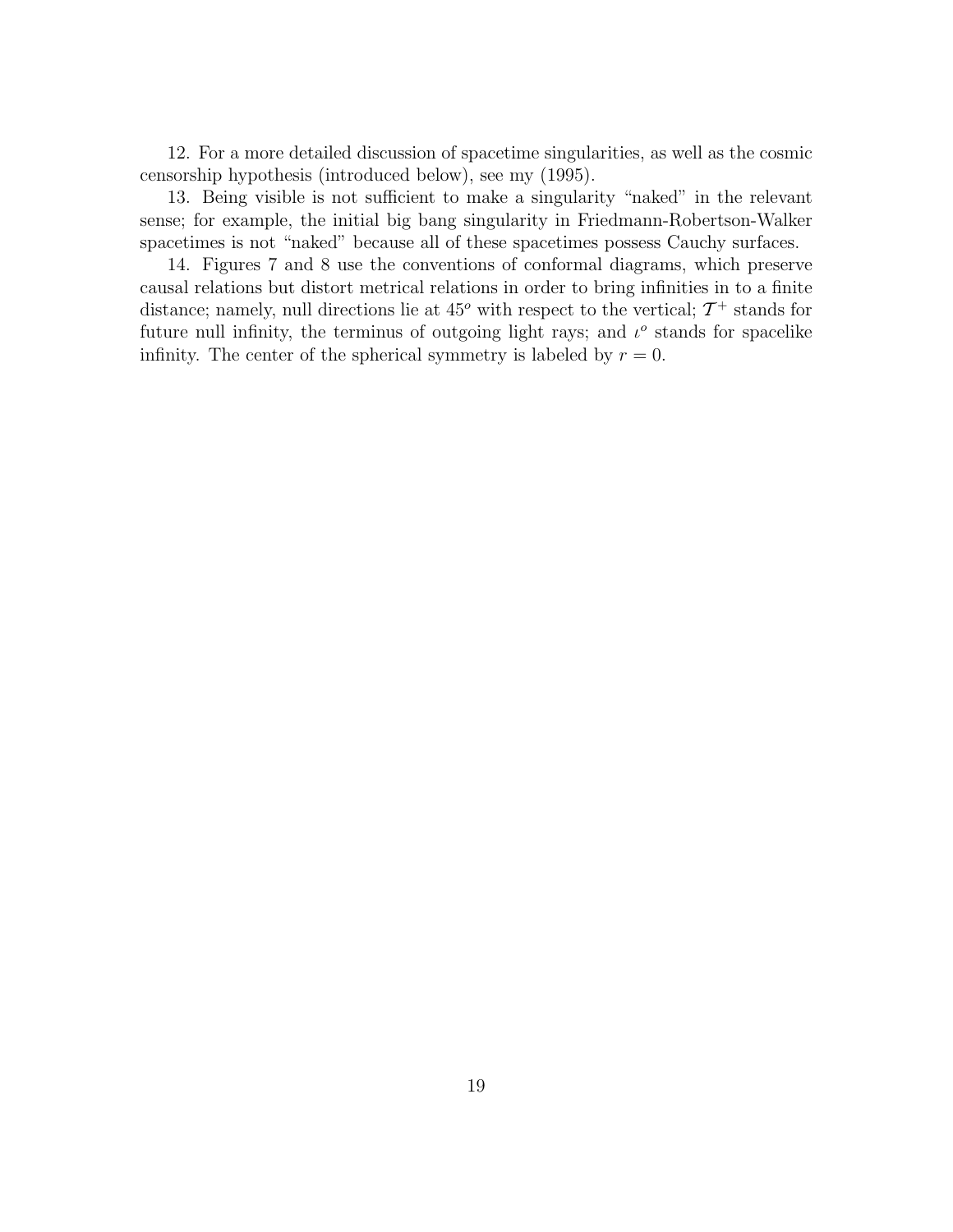## References

- [1] Ax, J. and Kochen, S. 1999. "Extension of Quantum Mechanics to Individual Systems," quant-ph/9905077.
- [2] Belot, G. and Earman, J. 1997. "Chaos Out of Order: Quantum Mechanics, the Correspondence Principle and Chaos," Studies in History and Philosophy of Modern Physics 28: 147-182.
- [3] Belot, G., Earman, J., and Ruetsche, L. 1999. "The Hawking Information Loss Paradox: The Anatomy of a Controversy," British Journal for the Philosophy of Science 50: 189-229.
- [4] Bergmann, P. G. 1961. "Observables in General Relativity," Reviews of Modern Physics 33: 510-514.
- [5] Dickson, M. 1998. "On the Plurality of Dynamics," in J. Hellman and R. Healey (eds.), Quantum Measurement: Beyond Paradox. Minneapolis: University of Minnesota Press.
- [6] Dickson, M. and Clifton, R. 1998. "Lorentz Invariance in Modal Interpretations," in D. Dieks and P. Vermaas (eds), The Modal Interpretation of Quantum Mechanics. Dordrecht: Kluwer.
- [7] Earman, J. 1992. World Enough and Spacetime: Absolute vs. Relational Theories of Space and Time. Cambridge, MA: MIT Press.
- [8] Earman, J. 1995. Bangs, Crunches, Whimpers, and Shrieks: Singularities and Acausalities in Relativistic Spacetimes. Cambridge, MA: MIT Press.
- [9] Earman, J. 2001. "Thoroughly Modern McTaggart," pre-print.
- [10] Einstein, A. 1916. "Die Grundlage der allgemeinen Relativitätstheorie," Annalen der Physik 49: 769-822. English translation from W. Perrett and G. B. Jeffrey (eds.), The Principle of Relativity. New York: Dover, 1952.
- [11] Fewster, C. J. 1999. "Bisolutions to the Klein-Gordon Equation and Quantum Field Theory on 2-dimensional Cylinder Spacetimes," Classical and Quantum Gravity 16: 769-788.
- [12] Fleming, G. N. 1996. "Just How Radical Is Hyperplane Dependence?" in R. Clifton (ed.), Perspectives on Quantum Reality. Dordrecht: Kluwer Academic.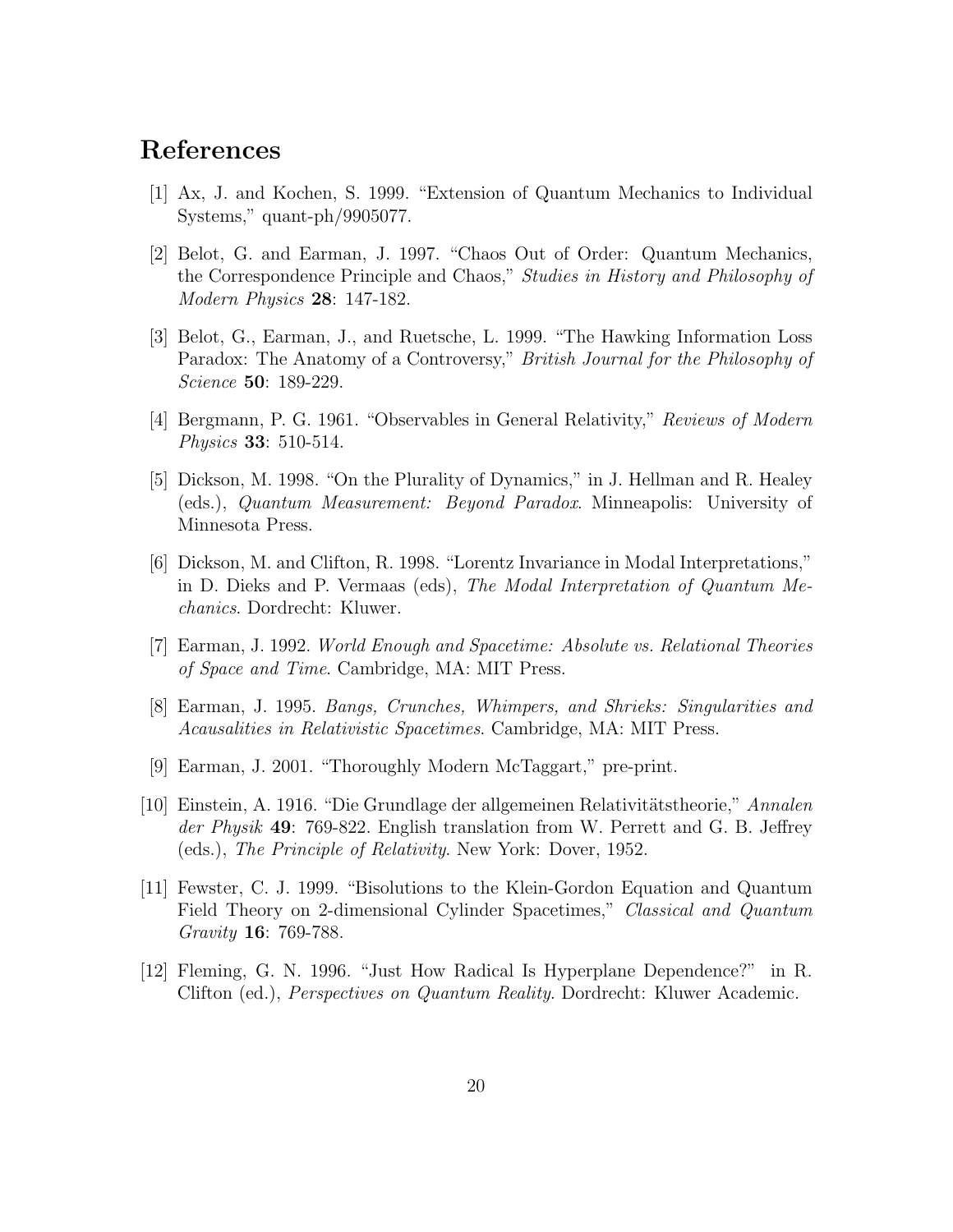- [13] Geroch, R. 1977. "Prediction in General Relativity," in J. Earman, C. Glymour, and J. Stachel (eds.), Foundations of Space-Time Theories, Minnesota Studies in the Philosophy of Science Vol. 8. Minneapolis: University of Minnesota Press.
- [14] Ghirardi, G. C., Rimini, T. and Weber, T. 1986. "Unified Dynamics for Microscopic and Macroscopic Systems," Physical Review D 34: 470-491.
- [15] Hogarth, M. 1993. "Predicting the Future in Relativistic Spacetimes," Studies in History and Philosophy of Science 24: 721-739.
- [16] Horowitz, G. T. and Myers, R. 1995. "The Value of Singularities," General Relativity and Gravitation 27: 915-919
- [17] Horowitz, G. T. and Marolf, D. 1995. "Quantum Probes of Spacetime Singularities," Physical Review D 52: 5670-5675
- [18] Howard, D. 1999. "Point Coincidences and Pointer Coincidences: Einstein and the Invariant Content of Space-Time Theories." In H. Goenner, J. Renn, J. Ritter, and T. Sauer (eds.), The Expanding Worlds of General Relativity. Einstein Studies, Vol. 7. Boston: Birkhäuser.
- [19] Johnson, C. V., Peet, A., and Polchinski, J. 1999. "Gauge Theory and the Excision of Repulsion Singularities," Physical Review D 61: 086001.
- [20] Lanford, O. E. 1974. "Time Evolution of Large Classical Systems," in J. Moser (ed.), Dynamical Systems, Theory and Applications. Lecture Notes in Mathematics Vol. 38. Berlin: Springer-Verlag.
- [21] Laraudogoitia, J. 1996. "A Beautiful Supertask, " Mind 105: 81-83.
- [22] Norton, J. D. 1987. "Einstein, the Hole Argument and the Reality of Space," in J. Forge (ed.), Measurement, Realism and Objectivity. Dordrecht: D. Reidel.
- [23] Pearle, P. 1989. "Combining Stochastic Dynamical State Vector Reduction with Spontaneous Localization," Physical Review A 39: 2277-2289.
- [24] Radin, C. 1977. "The Dynamical Instability of Non-Relativistic Many-Body Systems," Communications in Mathematical Physics 54: 69-79.
- [25] Rovelli, C. 1991. "What Is an Observable in Classical and Quantum Gravity?" Classical and Quantum Gravity 8: 297-316.
- [26] Saunders, S. 1999. "The 'Beables' of Relativistic Pilot Wave Theory," in J. Butterfield and C. Pagonis (eds.), From Physics to Philosophy. Cambridge: Cambridge University Press.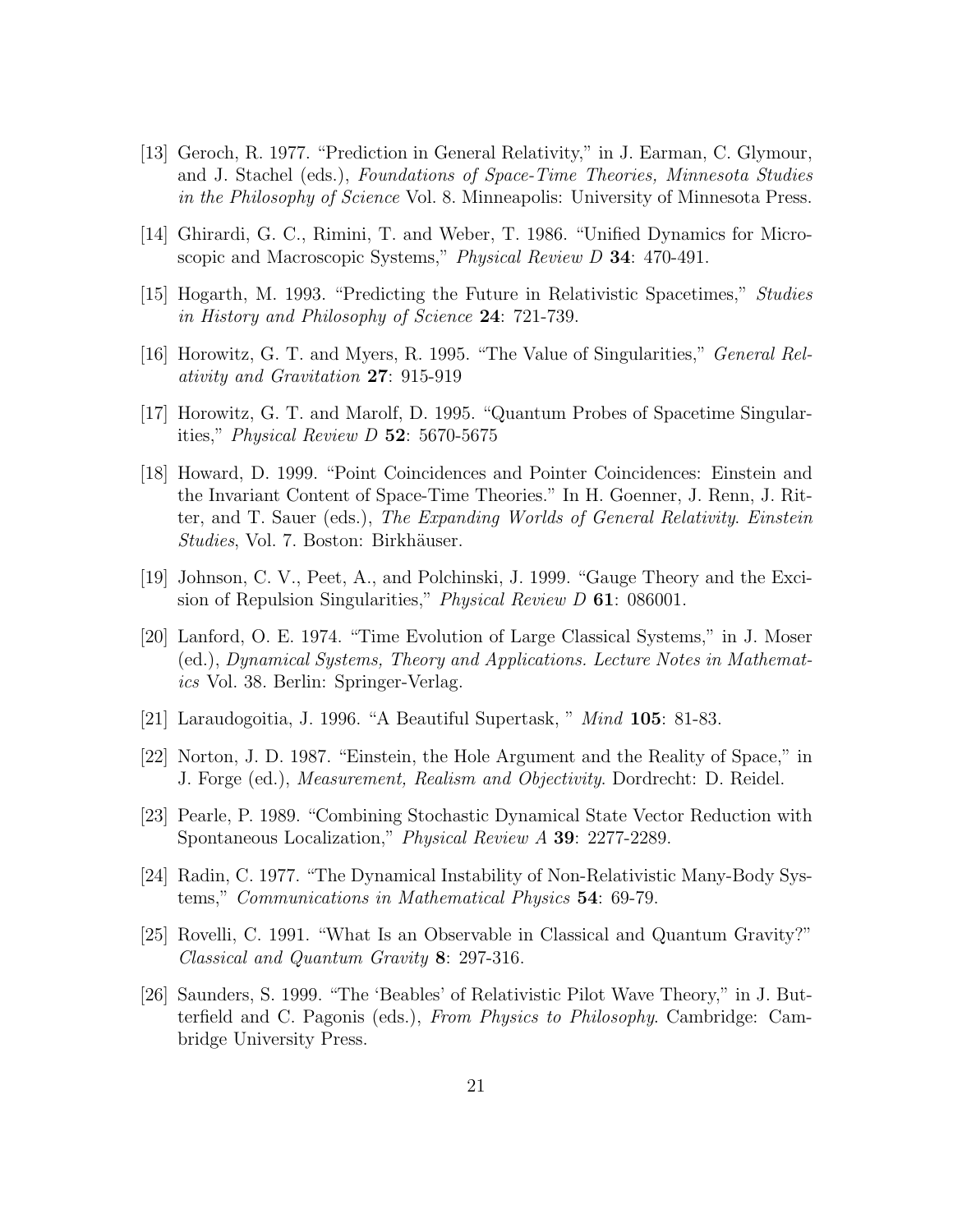- [27] Suppes, P. 1993. "The Transcendental Character of Determinism," Midwest Studies in Philosophy, Vol. 18.
- [28] Wald, R. M. 1984. General Relativity. Chicago: University of Chicago Press.
- [29] Wald, R. M. 1994. Quantum Field Theory in Curved Spacetime and Black Hole Thermodynamics. Chicago: University of Chicago Press.
- [30] Wald, R. M. 1998. "Gravitational Collapse and Cosmic Censorship," in Vishveshwara, C. V., Iyer, B. R., and Bhawal, B. (eds.), Black Holes, Gravitational Radiation, & the Universe. Dordrecht: Kluwer Academic Publishers.
- [31] Wald, R. M. 1999. "Gravitation, Thermodynamics, and Quantum Theory," Classical and Quantum Gravity **16**: A177-A190.
- [32] Xia, X. 1992. "The Existence of Noncollision Singularities in the N-Body Problem," Annals of Mathematics 135: 411-468.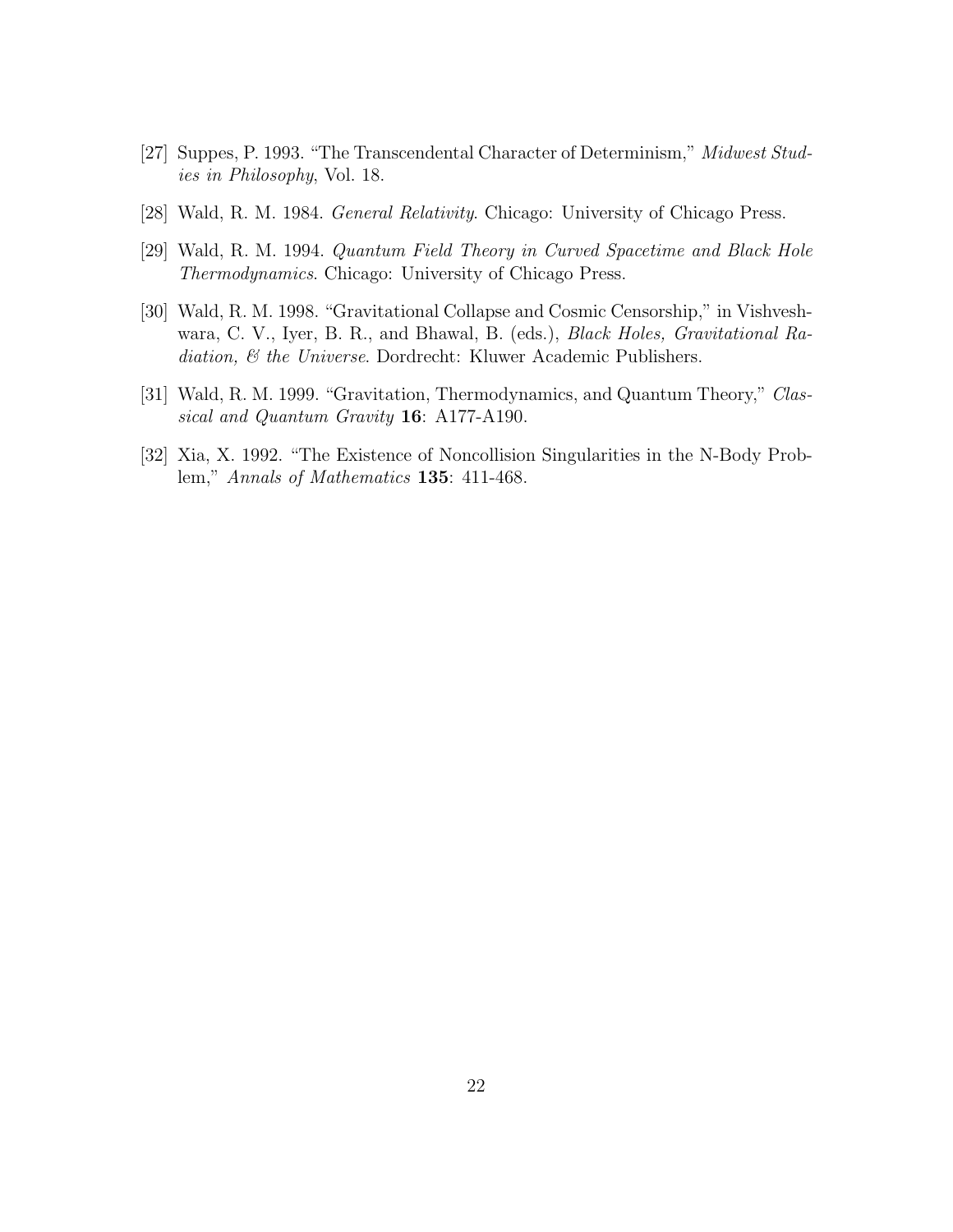#### Figure captions

- Fig. 1 Zeno's revenge
- Fig. 2 An apparent violation of Laplacian determinism
- Fig. 3 Domain of dependence in classical spacetime
- Fig. 4 Behavior of null cones in anti-de Sitter spacetime
- Fig. 5 A bad choice of initial value hypersurface
- Fig. 6 A naked singularity
- Fig. 7 Weak and strong cosmic censorship in black hole formation
- Fig. 8 Black hole evaporation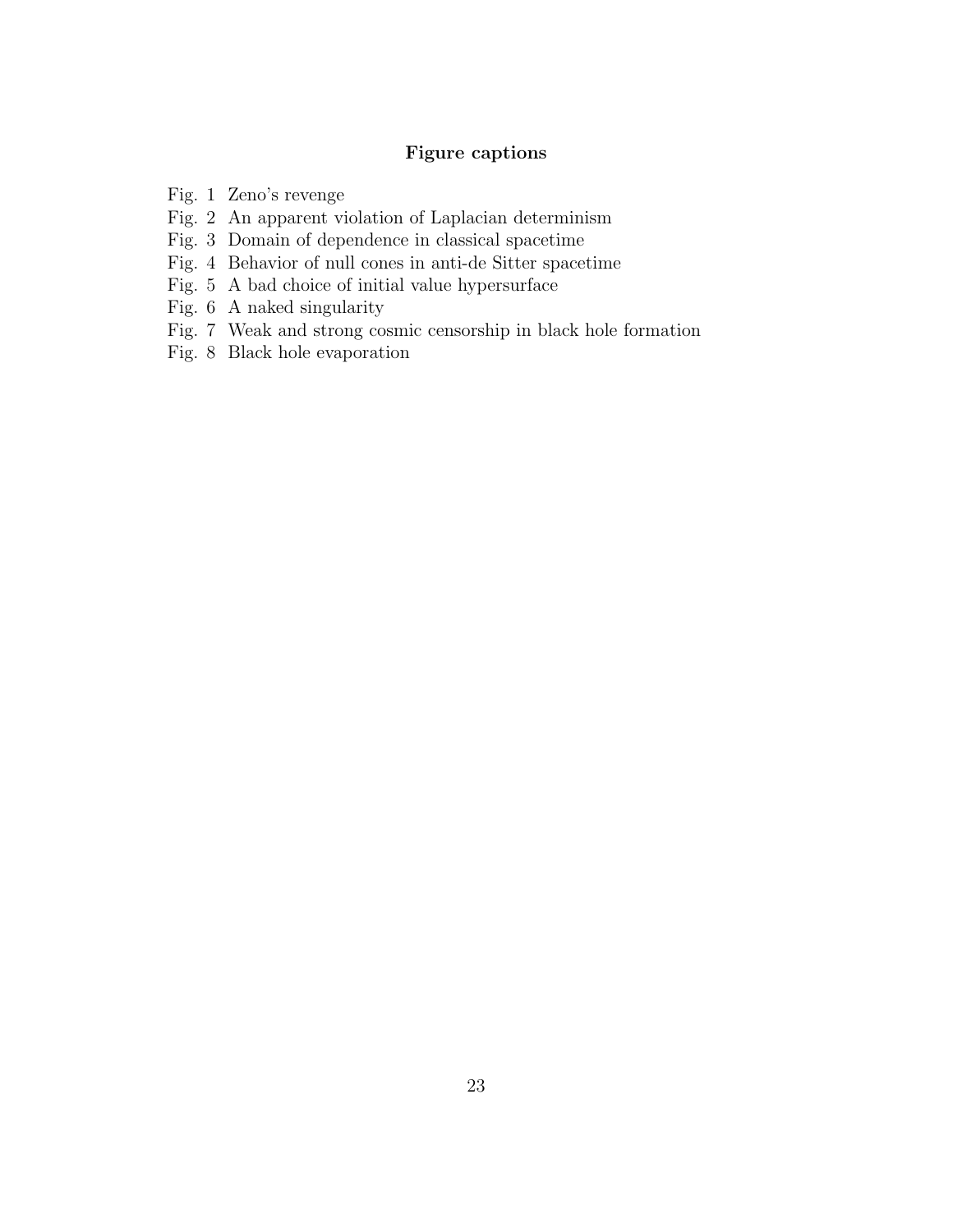

Fig. 1



Fig. 2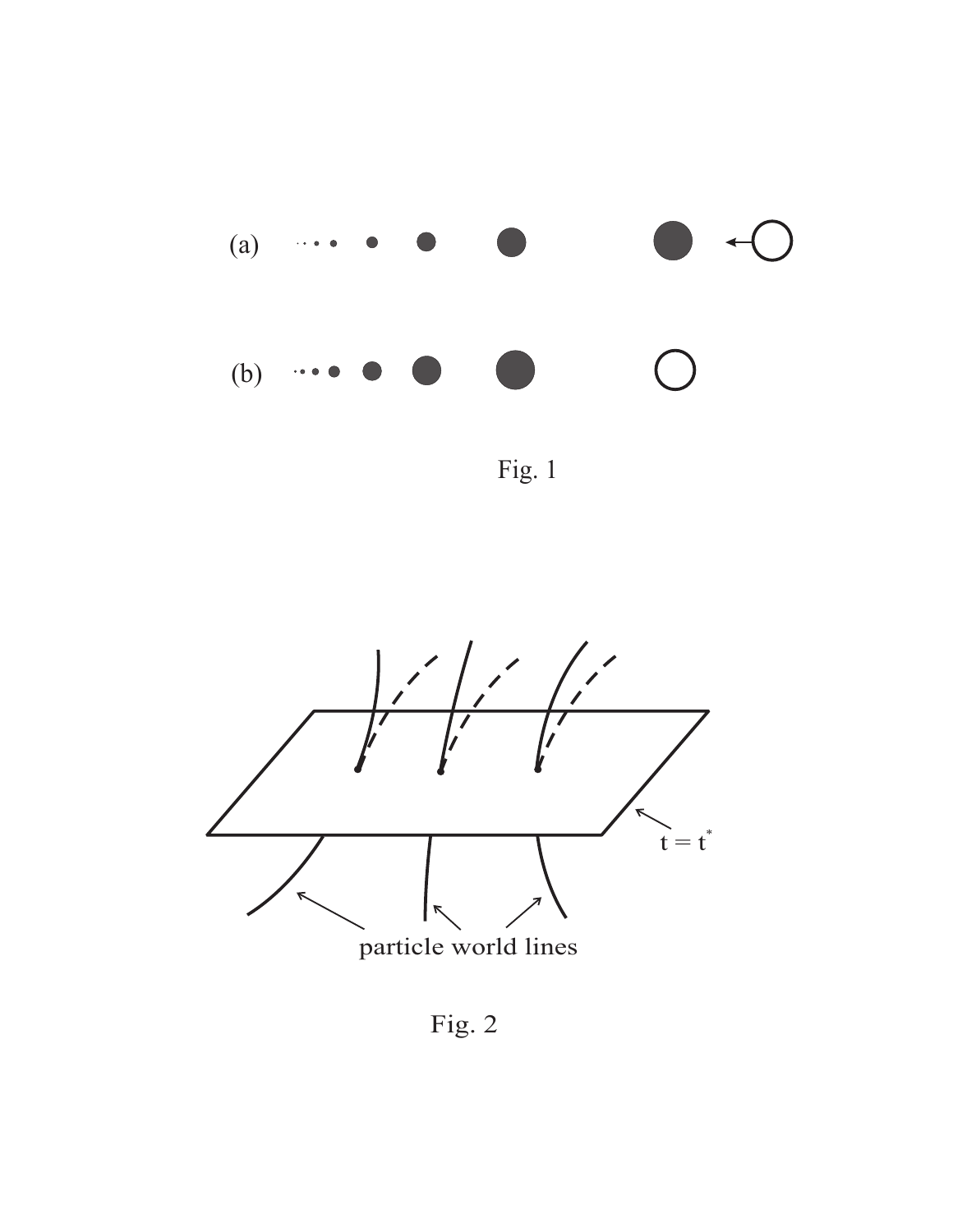

Fig. 4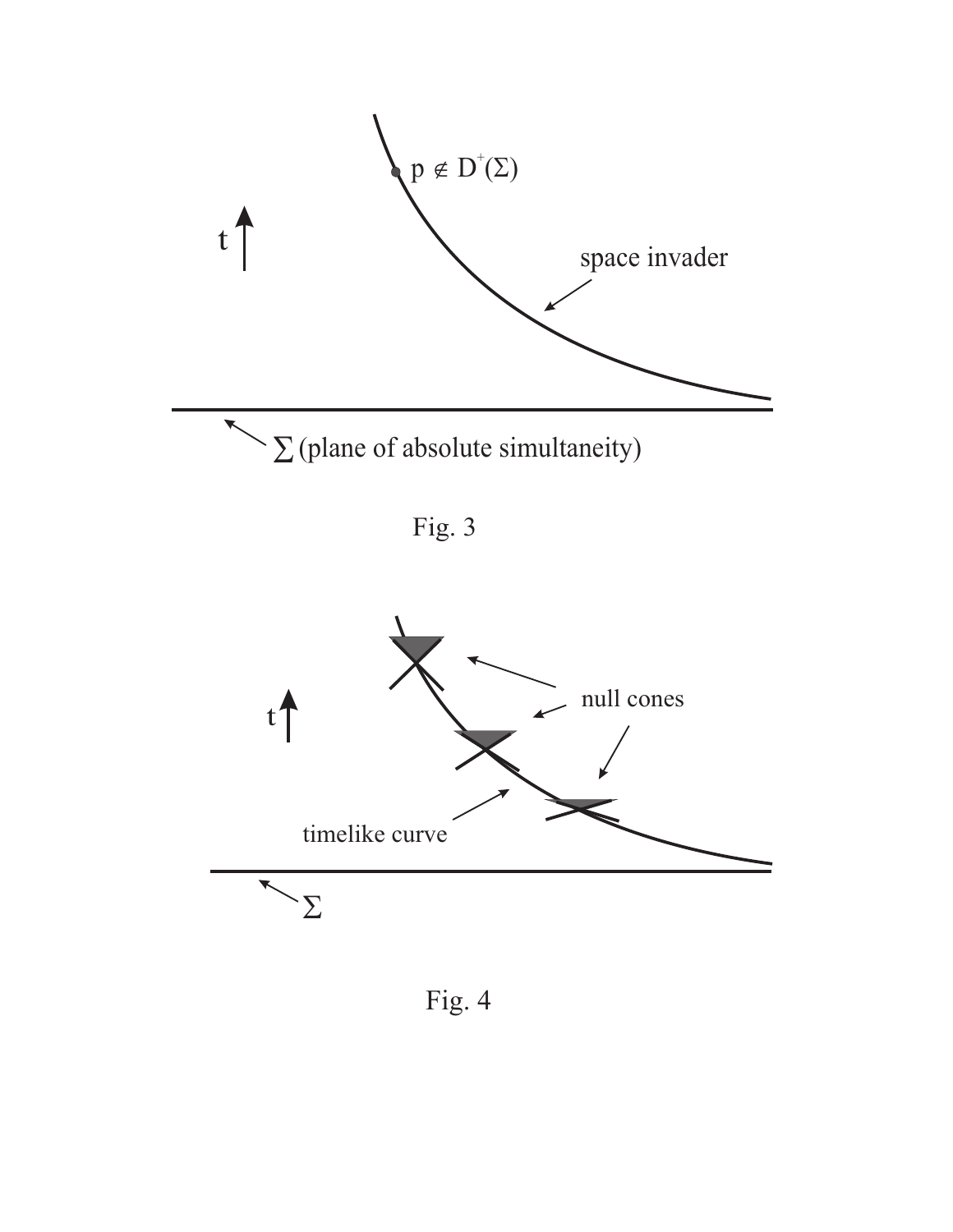

Fig. 5



Fig. 6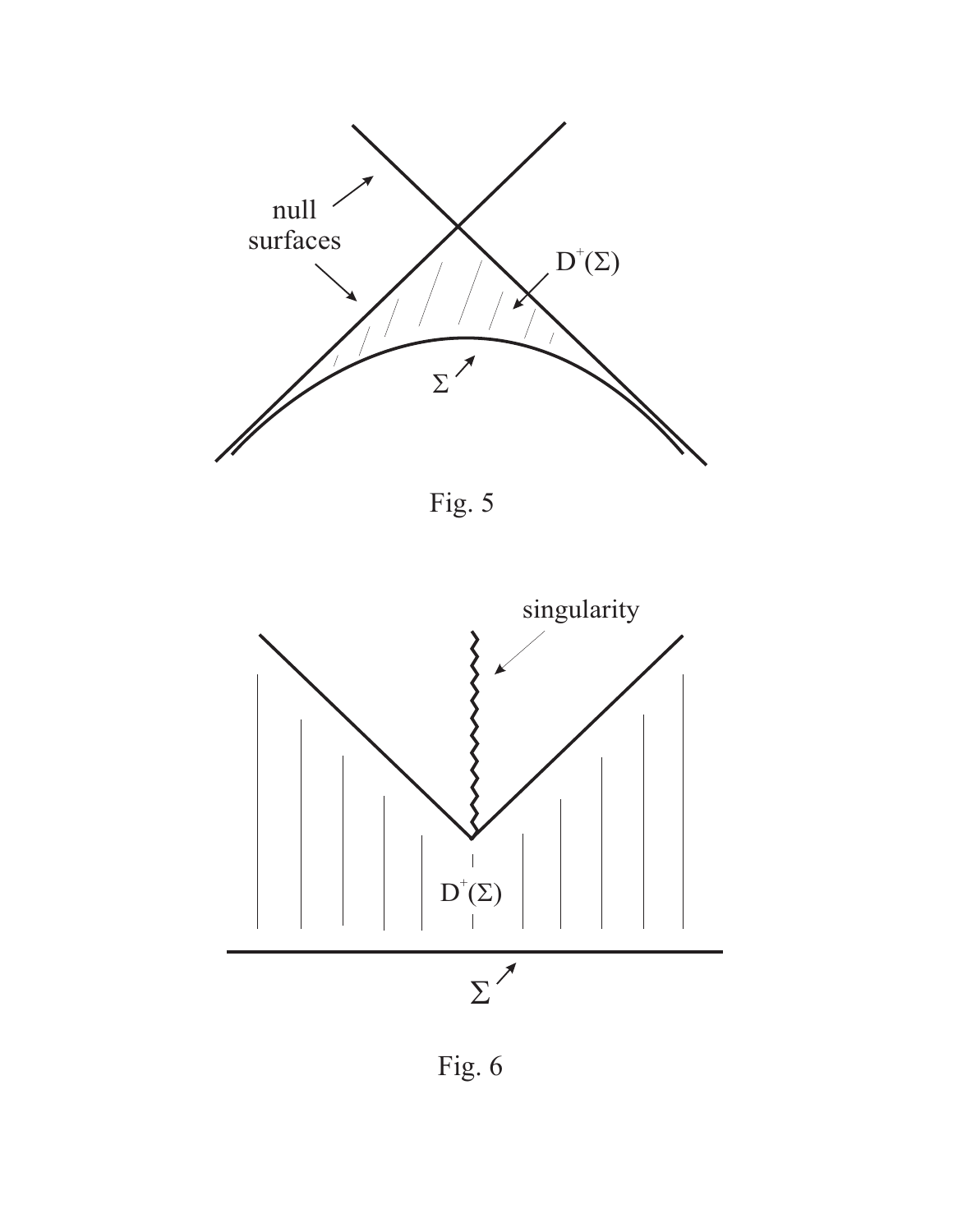

Fig. 7